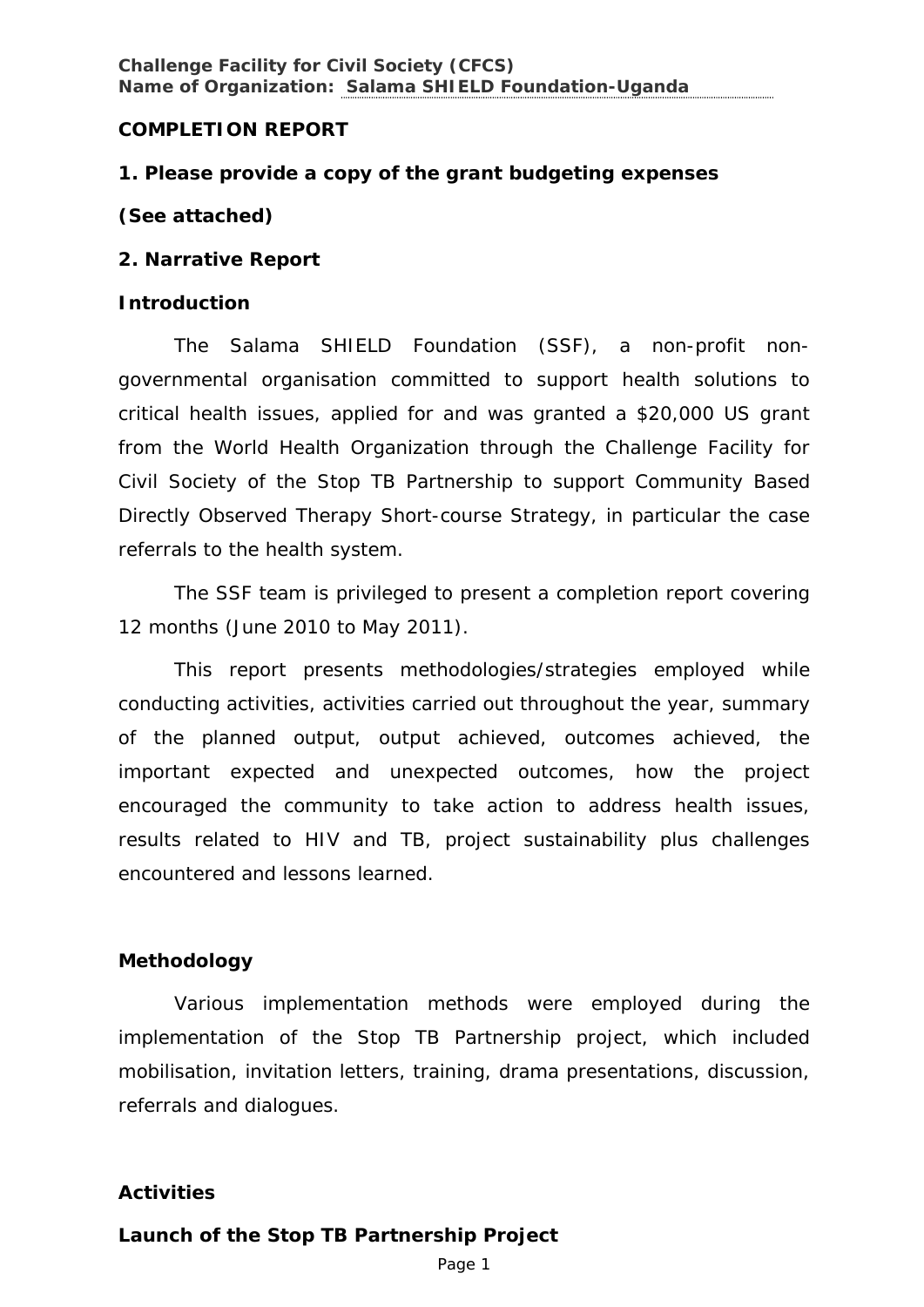Launching of the Stop TB partnership Project was organized by *Salama* SHIELD Foundation at our Community Development Centre on the 17<sup>th</sup> August, 2010. The project was introduced to representatives of all stakeholders. The Lyantonde Resident District Commissioner (Uganda's President's Representative in the District) launched the project officially. This ceremony which attracted fifty (28 male and 22 female) people was reported in Uganda's leading Daily Newspaper, *The Daily Monitor[1](#page-1-0)*. The people who attended the ceremony included officials from the District Health Office in particular the District Health Officer, the District TB Leprosy focal person and Senior Nursing Officers. Other officials included the District Community Development Officer, District Council Chairperson, District Councillors, opinion and religious leaders plus Local leaders at lower levels from Lyantonde Town Council, Kaliiro and Lyantonde Sub-Counties, People Living with HIV and AIDs (PLHA) Network and representatives of other NGOs working in Lyantonde District.

The *Salama* SHIELD Drama group through songs, skits and cultural dances entertained the delegates. The songs and play depicted TB control measures, how it is spread and places where TB patients can be referred for diagnosis and treatment. (See attached pictures)

# **Introducing the Stop TB Partnership Project**

SSF team introduced the Stop TB partnership project to religious leaders, district officials, community leaders and the general community. Letters officially introducing the project were sent to district officials, community leaders and district leaders in the 111 villages where the project was to be carried out. These letters included information on the objectives of the project, the villages to be covered, the grant amount and the planned activities.

<span id="page-1-0"></span><sup>&</sup>lt;sup>1</sup> See attached article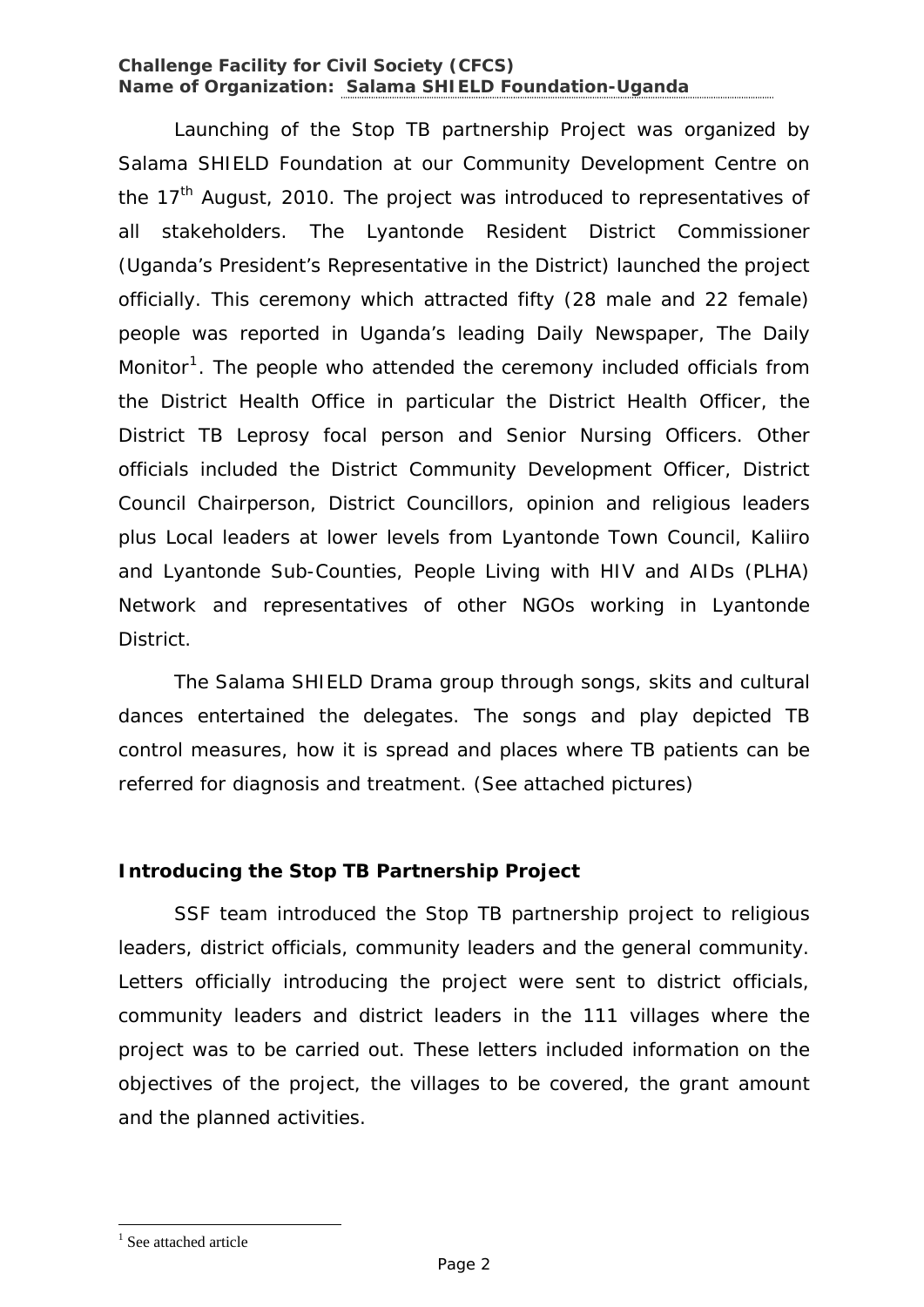The project was later introduced to the community at large through meetings that were organised and held at village level. One hundred and eleven (111) village meetings were organised and attracted two thousand forty eight (2,048) males and two thousand four hundred thirty three (2,433) females totalling to four thousand four hundred eighty one (4, 481) people.

## **Identification of Selected Community Volunteers**

Community participation is one of the approaches the *Salama* SHIELD Foundation employs. Basing on this approach, a total of one hundred and eleven (111) villages from three (3) Sub-Counties of Lyantonde Town Council, Lyantonde and Kaliiro Sub-Counties were mobilized for community meetings for the Stop TB Partnership Project in their villages. The objective of these meetings was to identify and select community volunteers from each village to act as a link between the *Salama* SHIELD Foundation, the community, Health centres and the Lyantonde Hospital.

A total of one hundred eleven (111) Community Volunteers were selected one from each village. The volunteers were selected by the community members following a criteria that was availed by SSF: one who knew how to read and write, one who was active in community activities, with the spirit of volunteerism and aged between twenty five (25) and forty (40) years. Among the selected volunteers were beneficiaries of the SSF Micro-credit program and members of the People Living with HIV and AIDs (PLHA) Network.

### **Health Workers Training**

In collaboration with the District Health Office, twenty five (25) health workers including laboratory technicians were identified and selected from lower health units (Health Centre 11s and 111s) and Lyantonde Hospital for capacity building. A two-day non-residential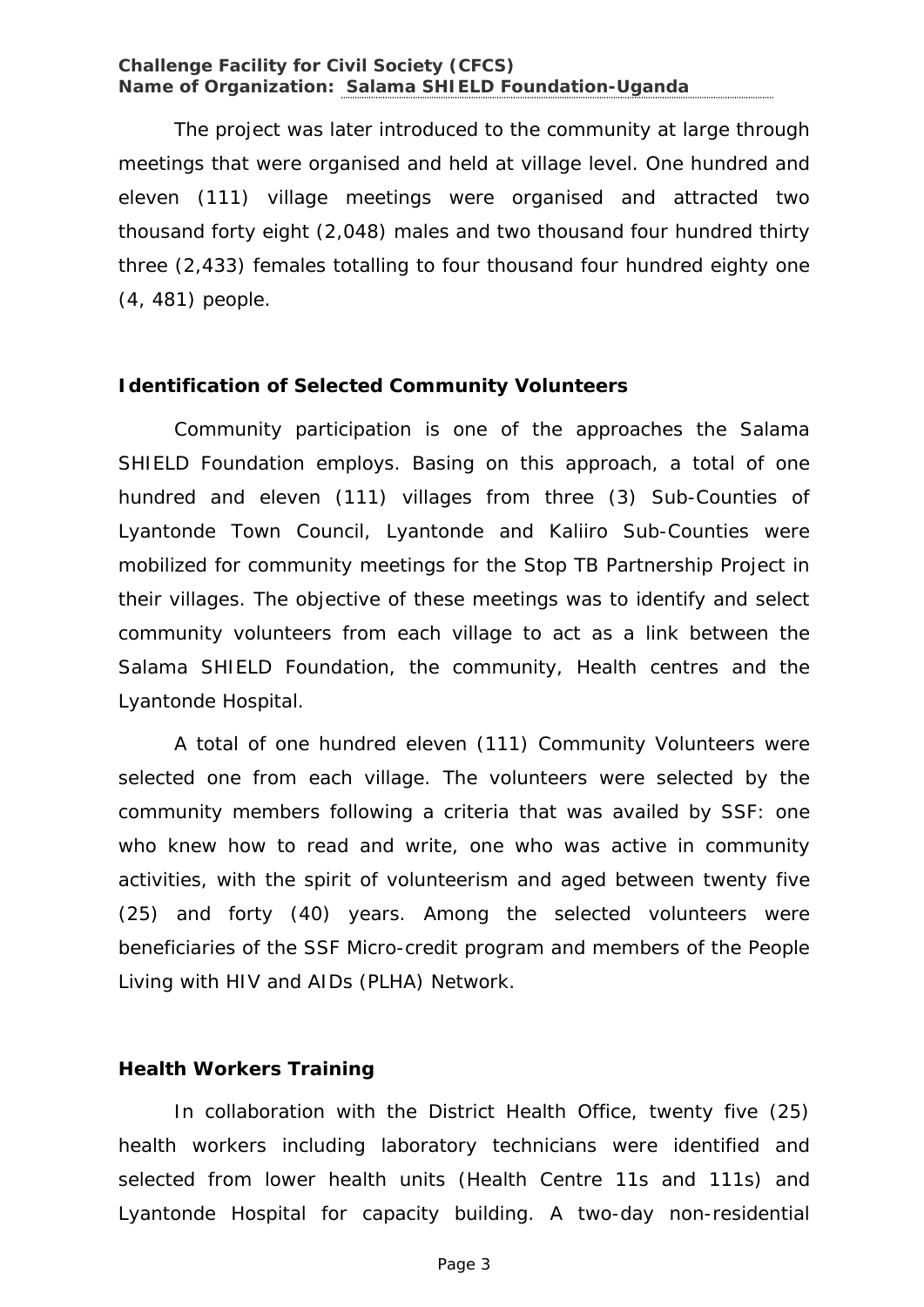training workshop was organized and conducted for the twenty-five health workers (25) at the Lyantonde Community Development Centre (CDC). The objectives of this training were to equip and enhance the capacity of health workers in co-management of TB/HIV patients, counselling, communication and interpersonal relations skills, orient health workers in documenting TB/HIV variables in respective monitoring tools and provide evidence-based training in TB and HIV infection control in health care.

Twelve (12) male and thirteen (13) females from Kaliiro Sub-County, Lyantonde Sub-County and Lyantonde Town Council attended the training. The District Health Officer closed the training workshop. The 25 trained health workers later facilitated the SSF Drama Group Members' training, the community volunteers' training and the community sensitization meetings.

### **SSF Drama Group Training**

Twenty-one members (21) of the *Salama* SHIELD Foundation Drama Group were equipped with new knowledge and skills in HIV and TB management. This was to ensure that they had the right information to disseminate to the community through music, dance and drama.

# **Training of Community Volunteers**

In an attempt to strengthen the referral health system, a capacity building workshop was organised for the selected Community Volunteers at the Lyantonde Community Development Centre (CDC) with the aim of equipping the trainees with TB Co-management skills, counselling, communication, and mobilization skills in order to make them aware of their roles and responsibilities in the fight against TB and the spread of HIV and AIDS. One hundred eight (108) participants, (sixty-three (63) females and forty-five (45) males) attended the training.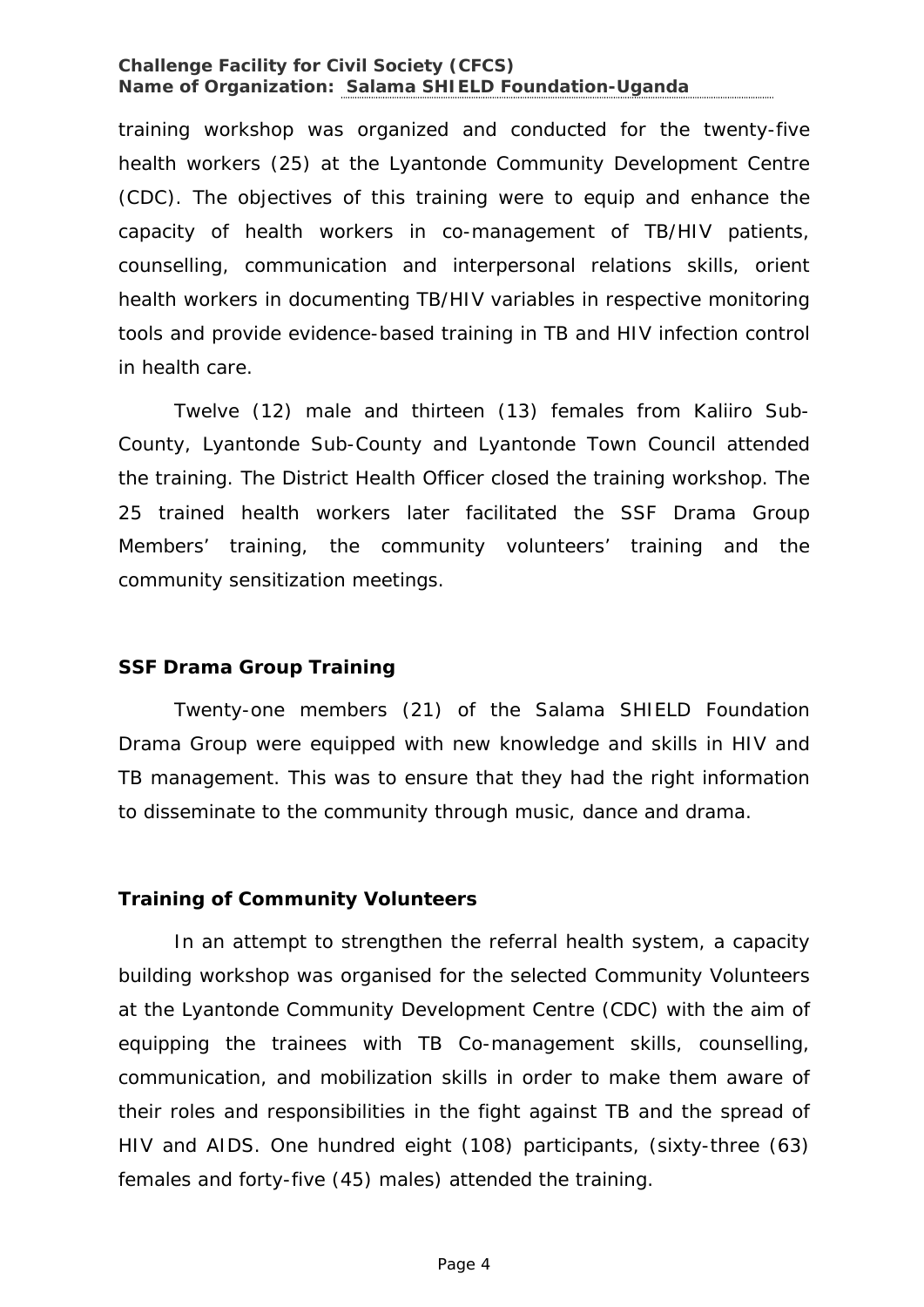For quality control and assurance purposes, the participants were divided into two groups facilitated by health workers and one counsellor. The methodology used to deliver the content included lectures, group discussions, demonstrations, and role-plays. At the end of the training, each participant received a folder with reading materials, a reporting form and referral forms. However, three (3) selected Community Volunteers did not make it to the training due to personal problems, but were followed up by the SSF team at a later date, briefed and given the reading files like the other Community Volunteers.

### **Community Health Education**

In line with the project goal of encouraging the community to take action to address health issues, community health outreaches commenced immediately after the Community Volunteers had been trained. The trained health workers in collaboration with the SSF staff, Community Volunteers, and the SSF drama group did sensitization of communities about TB. During these health education sessions, trained Community Volunteers and health workers were re-introduced in their respective villages. This has contributed to sustainability of the project since these individuals are more permanent resource persons and points of reference.

The SSF drama group conducted its activities by mobilizing community members to come to the meeting venues and later presenting a song, and a play portraying the causes, modes of transmission, signs/symptoms of TB, how TB is diagnosed, how people resort to witchdoctors and the preventive methods of TB and HIV/AIDS. The health workers would then supplement on this in form of discussion, and lecture about the health issues raised in the drama presentations. They would also answer questions from the community members.

Community education sessions in 111 attracted a total of five thousand nine hundred sixty five (5,965) people of which three thousand four hundred thirty seven (3,437) were females and two thousand five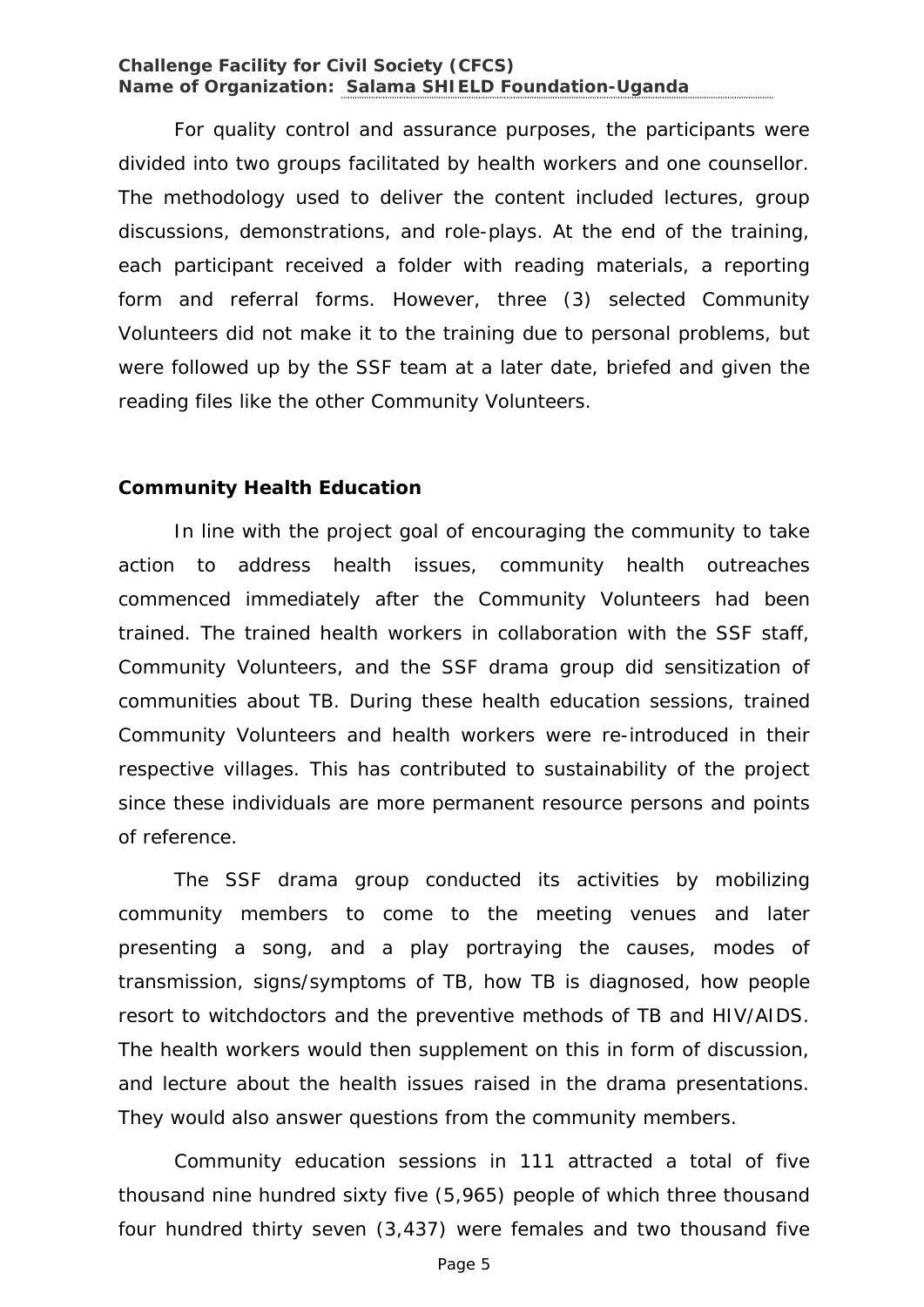hundred twenty eight (2,528) were males in the first six months. Another round of community education sessions in the same 111 villages in the second half of the year registered a total of five thousand five hundred forty three (5,543) people (3,184 females and 2,359 males). It was evident that women participated more in health issues compared to the men.

## **Local and Faith leaders Training**

One hundred ninety four - 194 (41F, 153M) Local Council and faith leaders' capacity was enhanced during a training held at the CDC to improve TB/HIV coordination, management and leadership among the community. These local council and faith leaders were selected from the three targeted Sub-Counties of Kaliiro, Lyantonde Rural and Lyantonde Town. These leaders were able to share experiences, challenges and opportunities they encounter as leaders in their respective communities, and also came up with different ways of how best to improve on health service delivery especially TB control and HIV/AIDS in their respective villages.

The faith leaders resolved to reserve 15 minutes every prayer service (Sundays for Christians and Fridays for Moslems) to talk to the congregation about HIV and TB issues.

Local leaders would meet with the village advisory committee members to discuss further how to improve TB service delivery in their villages. After the training Memoranda of Understanding were entered into between *Salama* SHIELD Foundation and the local leaders to incorporate the TB Community Volunteers' work plan in the village work plans. They promised to collaborate with the Community Volunteers together with other village committees at village level and this is going on well.

# **World Tuberculosis Day Celebrations**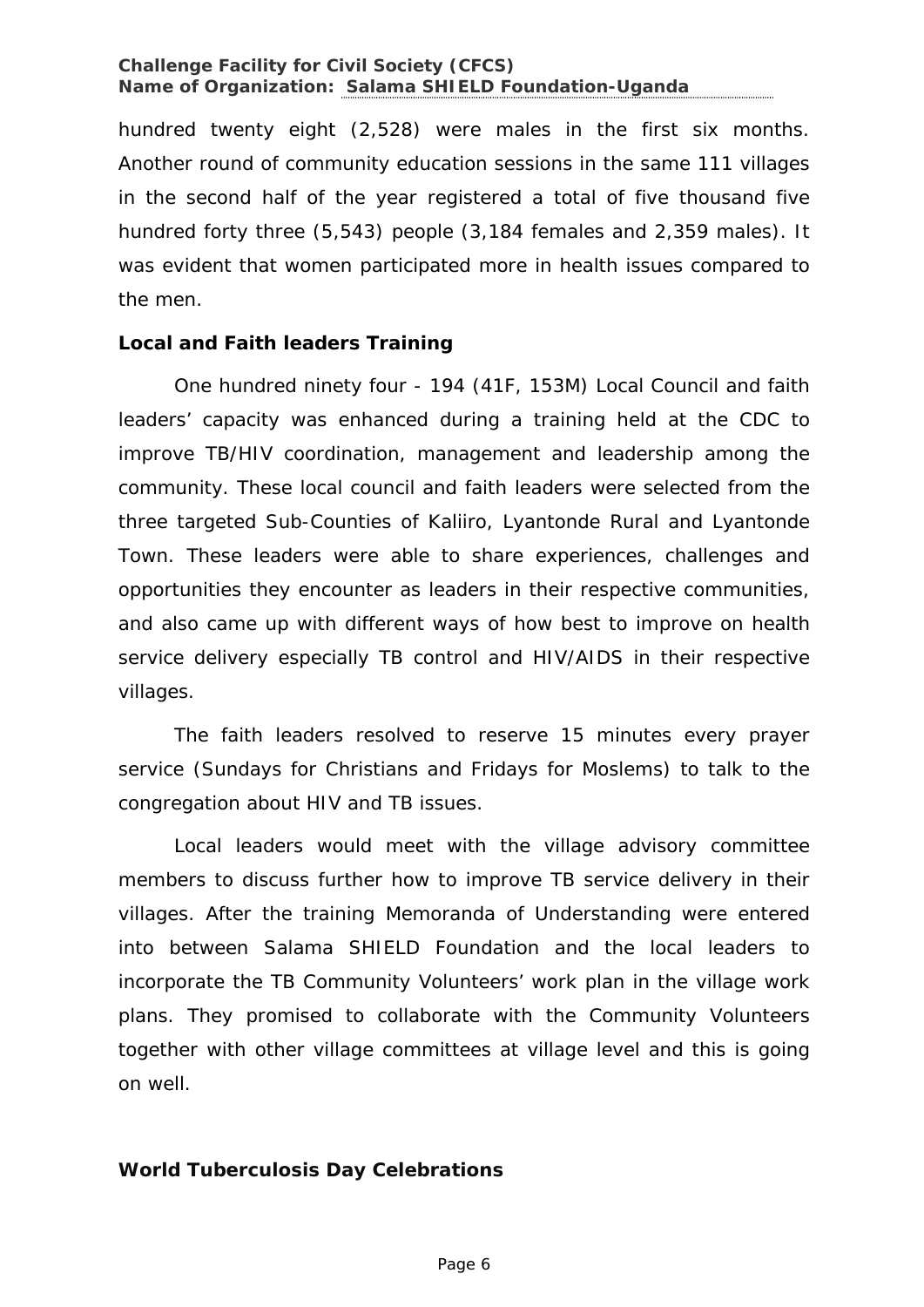The Salama SHIELD Foundation in conjunction with Lyantonde District Health Office and Lyantonde Hospital organized the commemoration of World Tuberculosis Day on the 24<sup>th</sup> March, 2011 at Kabetemere Trading Center in Biwolobo parish, Lyantonde Sub-County in Lyantonde District. The theme of the day was: **"ON THE MOVE AGAINST TUBERCULOSIS- Innovative to accelerate action".** The function was attended by the Lyantonde Resident District Commissioner (RDC), health workers, the NGO Forum Chairperson, lower local Leaders from various villages, Community Volunteers, Voluntary Counselling and Testing (VCT) Mobilizers and mentors (Ssengas and Kojjas) from the surrounding villages, SSF staff and the community at large. The function attracted four hundred sixty (460) people. The activities included speeches from government and development workers, music, dance and drama (a play) educating community members about TB and HIV, Health Counselling about TB and HIV Testing carried out by Lyantonde Hospital. The function ended successfully with one hundred thirty four (134) people who tested for HIV. The function was also reported in Uganda's Daily Monitor on April [2](#page-6-0)6, 2011<sup>2</sup>.

# **Baseline Survey**

SSF further deemed it imperative to conduct a baseline survey to establish the community understanding and knowledge about TB. The baseline survey was carried out concurrently with other Stop TB activities.

This was a six month longitudinal survey where both quantitative and qualitative methods were used to find out people's knowledge, attitude and practice about tuberculosis in their respective villages. A semi-structured questionnaire was administered among 410 people from Lyantonde Town Council, Kaliiro and Lyantonde Sub-Counties of Lyantonde District. The sample population was randomly selected from selected villages.

<span id="page-6-0"></span><sup>&</sup>lt;sup>2</sup> See attached article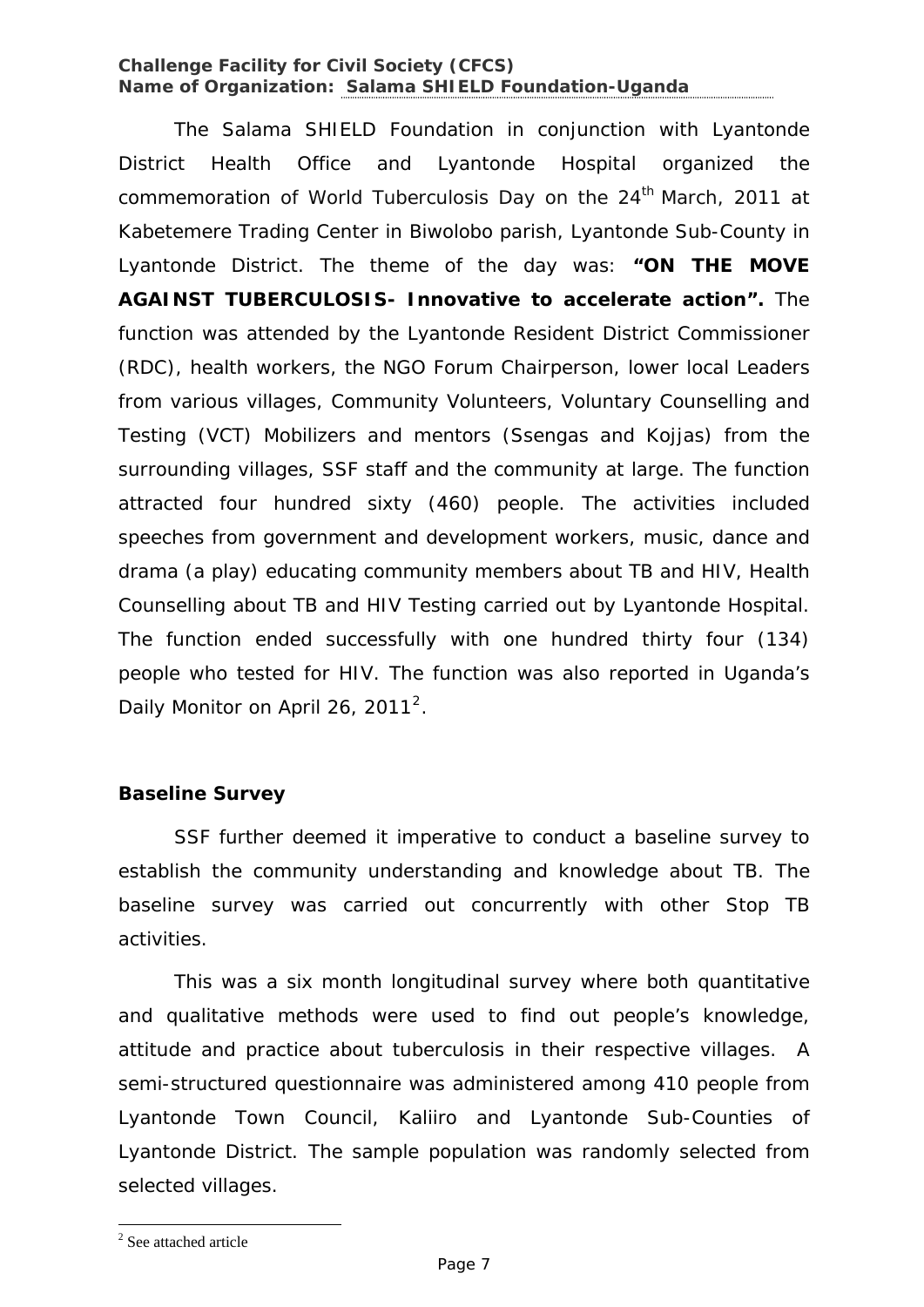The findings are contained in a report attached. Salama SHIELD Foundation has planned a follow up survey for August 2011 and the results shall be forwarded.

# **Monitoring**

# **Village Advisory Committee Meetings**

In a bid to increase case notification rates and strengthening referrals, community meetings with the Village Advisory Committee were organized and conducted in one hundred eleven (111) villages. A participatory approach was used to enable Community Volunteers explore more opportunities during these meetings. These meetings were aimed at sharing lessons and challenges encountered during the first phase of the project implementation, the opportunities and threats, observations made and to lay strategies on how best to improve on service delivery both at community level and at the health units.

# **Reporting**

Reports were also submitted by the Community Volunteers indicating the numbers of clients met and those referred for TB diagnosis for comparison purposes with records at the hospital and health units<sup>[3](#page-7-0)</sup>.

# **Meetings with District Health Team**

Two meetings between the District Health Team and SSF were organized and conducted at the CDC in March and April 2011 aimed at updating the Lyantonde District Health Office about the Stop TB Partnership Project activities, discuss the strategies and key messages of TB to be distributed to health workers at Lyantonde Hospital and in other Health Centres and to Community Volunteers. These Key messages would be passed onto the community members. The members also

<span id="page-7-0"></span><sup>&</sup>lt;sup>3</sup> See attached sample report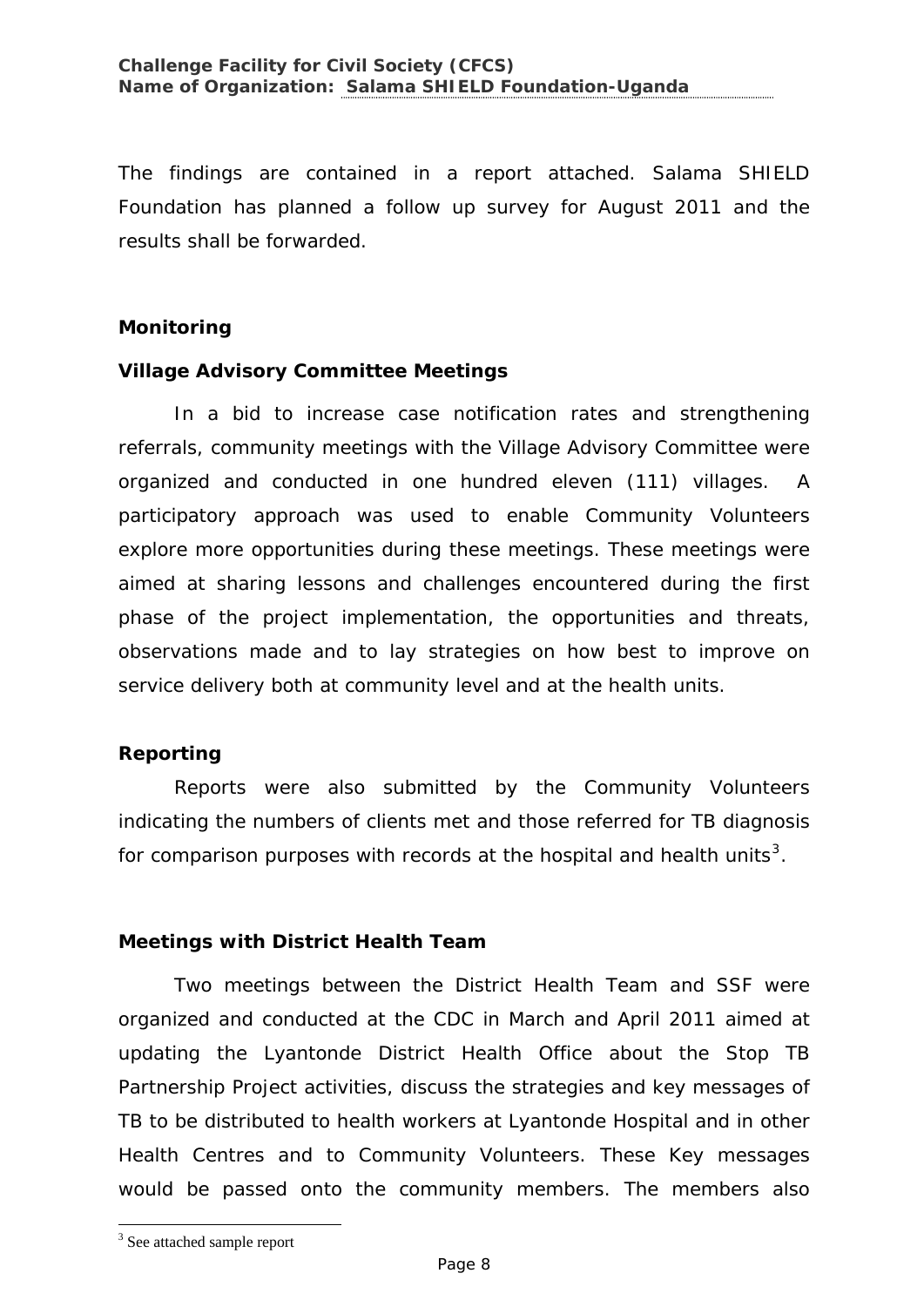discussed the challenges encountered during community health outreach. The District Health Officer (DHO), District Tuberculosis Leprosy Focal Person, attended these meetings Senior Nursing Officers laboratory technicians from Lyantonde Hospital and SSF Team<sup>[4](#page-8-0)</sup>.

# **Lessons Learnt**

The use of drama during community mobilization and sensitization is an appropriate strategy for attracting, educating and sensitizing the community about health and development issues and this greatly contributed to the rise in community participation.

Involvement of community members at all levels of the project created a sense of ownership of the project, encouraged participation, and increased support and sustainability of programs.

Collaboration with other development partners promoted effective utilization of limited resources and avoided duplication of services.

# **Challenges**

There is a high demand for TB diagnosis at the village level since the nearest government health unit lacks reagents to test for TB and given the long distances from the villages to Lyantonde Hospital where testing for TB is done.

In Kaliiro Health Centre III there is no screening done for those referred due to lack of a laboratory technician in that facility instead patients are referred to Lyantonde hospital, which is ten kilometers away.

There are high expectations for HIV Counselling and Testing (HCT) services from community members who want to know their sero-status.

<span id="page-8-0"></span>To address the above challenges, Salama SHIELD Foundation and the Lyantonde Hospital are designing a strategy to increase supply of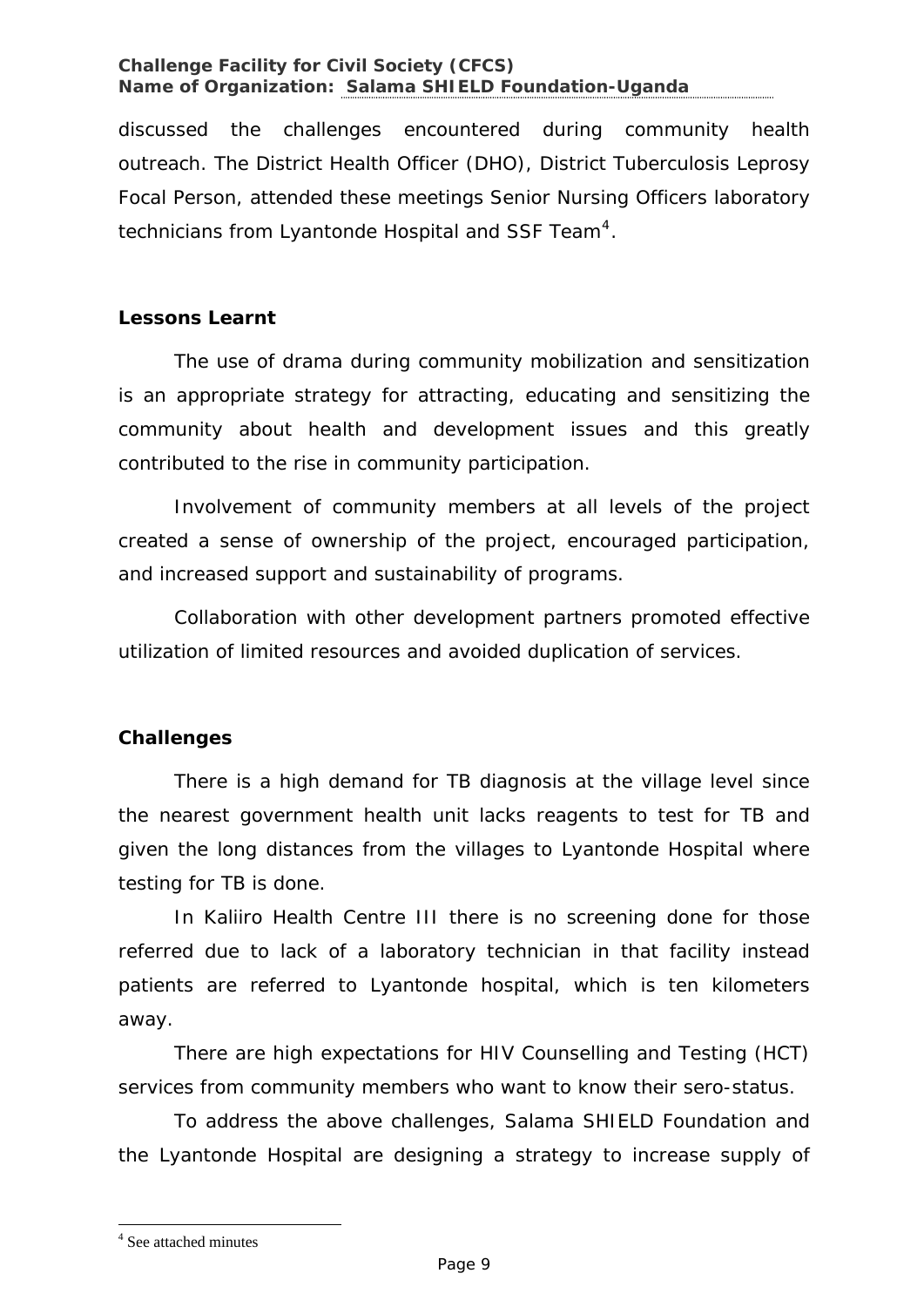reagents. The district employed a laboratory technician for Kaliiro Health Centre in May 2011.

Rain made roads impassable and delayed community members from coming to the training sessions in time because some community members stay far away from the meeting venues, which delayed sensitization sessions to start on time.

To address the above, Salama SHIELD Foundation team would extend the hours of working in order to cover the planned activities in such villages.

Having only one vehicle to transport staff and drama members to venues for community health education also delayed the starting time hence leaving the field very late (between 6:00pm and 8:00pm).

# **Observation**

According to Lyantonde Hospital and Lyantonde Muslim Supreme Health Centre records, there has been an increase in the number of TB clients visiting the hospital for TB screening and diagnosis and this can be attributed to the recent active mobilisation and sensitization spearheaded by the *Salama* SHIELD Foundation in collaboration with Lyantonde hospital. In comparison to the previous years, TB suspects have increased. The table below indicates the number of cases referred.

| <b>Lyantonde Muslim Supreme Health Centre</b> |                   |           |              |                  |
|-----------------------------------------------|-------------------|-----------|--------------|------------------|
| Cases                                         | No. resulting     | No.       | No. of cases | HIV<br>positive  |
| Referred<br>by                                | TB.<br>in<br>from | defaulter | diagnosed    | tested<br>people |
| Community                                     | diagnosis         | traced    | with MDR     | for TB           |
| Volunteers                                    |                   |           |              |                  |
| (There was no                                 |                   |           |              |                  |
| referral system                               |                   |           |              |                  |
| before)                                       |                   |           |              |                  |
| O                                             | 20                | $00 \,$   | 00           | 65               |
| <b>Lyantonde Hospital</b>                     |                   |           |              |                  |
| Ω                                             | 44                | 00        | 01           | 130              |

**REPORT FOR TB DIAGNOSIS (JANUARY 2010 - JUNE 2010)**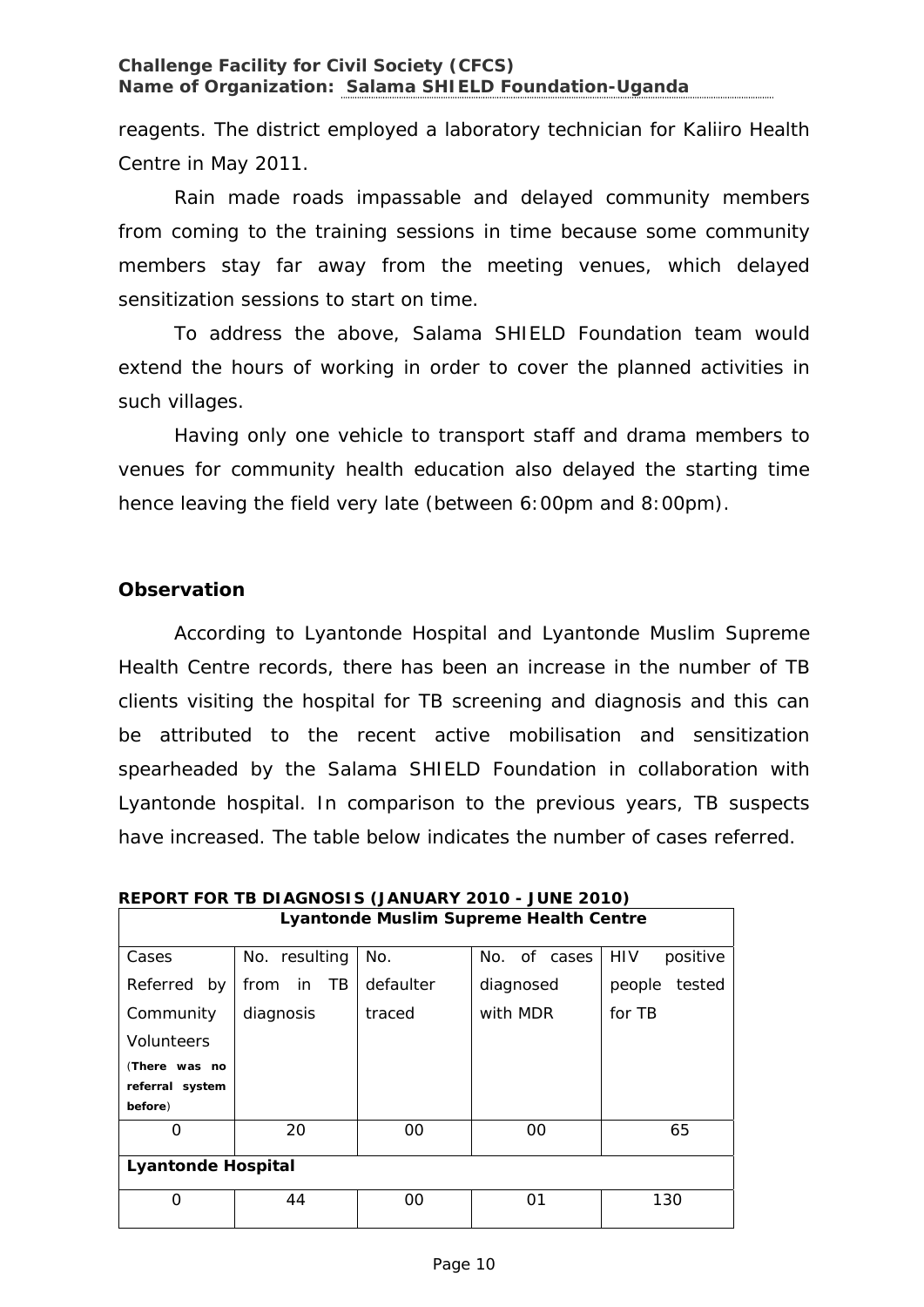| Kaliiro Health Centre (before July 2010 the health unit had no TB screening facilities) |                                     |    |    |     |  |  |
|-----------------------------------------------------------------------------------------|-------------------------------------|----|----|-----|--|--|
|                                                                                         | 06                                  | 00 |    | 15  |  |  |
|                                                                                         | St. Elizabeth Dispensary Centre 111 |    |    |     |  |  |
|                                                                                         | იი                                  | იი | ∩∩ | ററ  |  |  |
| Total                                                                                   |                                     |    |    |     |  |  |
|                                                                                         | 70                                  | OΟ | ດ1 | 210 |  |  |

#### **REPORTS FOR TB DIAGNOSIS JULY 2010 - JUNE, 2011**

| Cases Referred by                                                            | No. Resulting           | No. defaulter | No. of Cases   | People               |  |
|------------------------------------------------------------------------------|-------------------------|---------------|----------------|----------------------|--|
| Community                                                                    | in<br><b>TB</b><br>from | Traced        | Diagnosed      | <b>Tested</b><br>for |  |
| <b>Volunteers</b>                                                            | Diagnosis               |               | with MDR       | TB                   |  |
| Lyantonde Muslim Supreme Health Centre                                       |                         |               |                |                      |  |
| 199                                                                          | 34                      | 00            | O <sub>O</sub> | 188                  |  |
| <b>Lyantonde Hospital</b>                                                    |                         |               |                |                      |  |
| 477                                                                          | 91                      | 00            | 01             | 477                  |  |
| <b>Kaliiro Health Centre</b>                                                 |                         |               |                |                      |  |
| We reported that Kaliiro Health Centre had tested 15 people between July and |                         |               |                |                      |  |
| December 2010. We have now established that the Centre did not have a        |                         |               |                |                      |  |
| laboratory technician and the recorded 15 cases were referrals to Lyantonde  |                         |               |                |                      |  |
| Hospital. They however received treatment from Kaliiro Health Centre.        |                         |               |                |                      |  |
| St. Elizabeth Dispensary Centre 111                                          |                         |               |                |                      |  |
| St. Elizabeth Dispensary Centre III did not have TB screening reagents. All  |                         |               |                |                      |  |
| people who wanted to be screened were referred to Lyantonde Hospital.        |                         |               |                |                      |  |
| Total                                                                        |                         |               |                |                      |  |
| 676                                                                          | 125                     | <b>OO</b>     | 01             | 665                  |  |

Sources: Lyantonde Hospital and Lyantonde Muslim Supreme Health Centre records

#### **Note:**

MDR – Multi Drug Resistance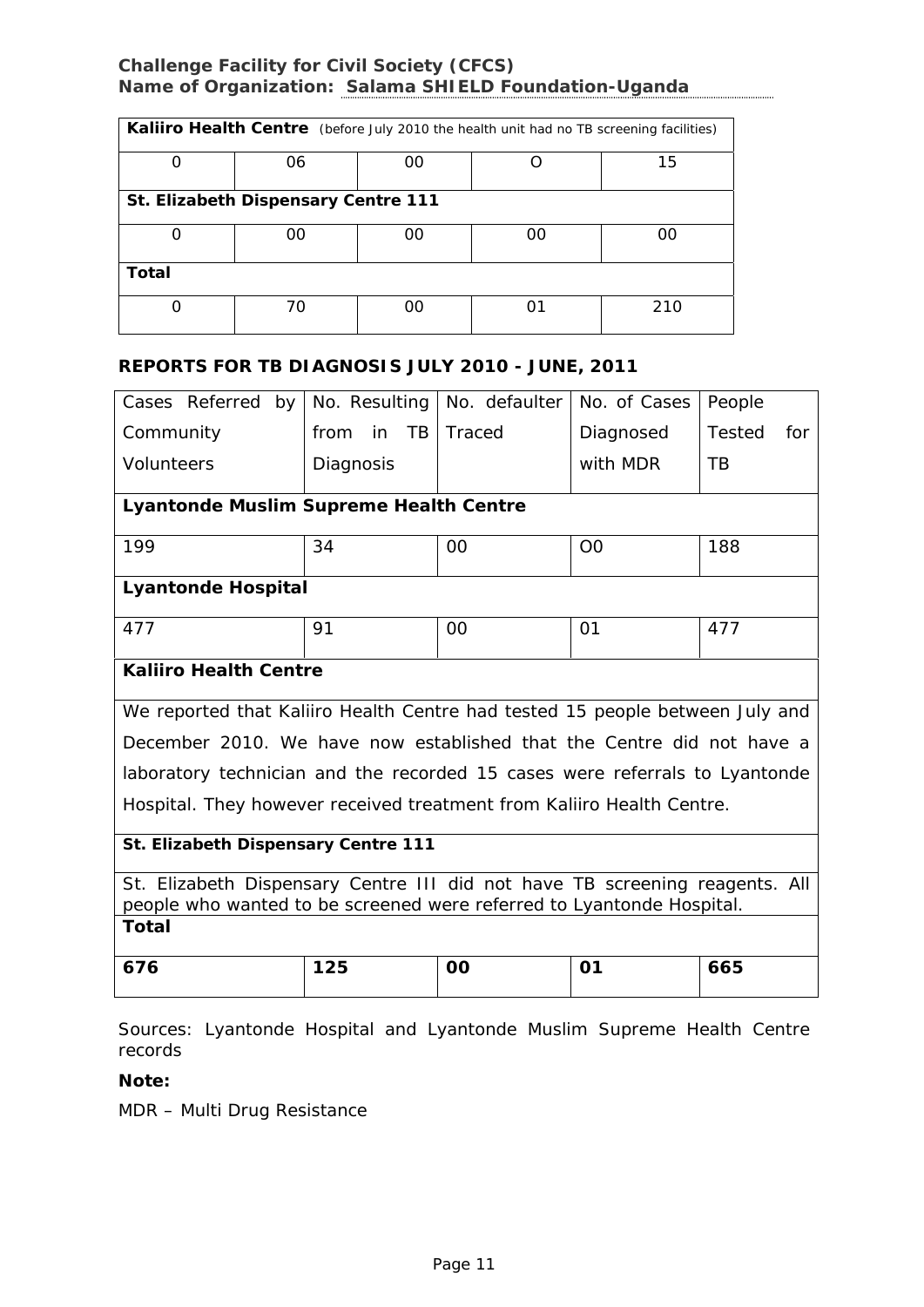## **2.1 Summary Table**

| <b>Objectives</b>                                                                                                                                                                                                                                                                                                                                                                                                                                    | <b>Activities</b>                                                                                                                                                                                                                                                                                | <b>Planned</b><br>Output                  | Output<br><b>Achieved</b>                                                         | <b>Time</b><br>Span                                                                             | <b>Baseline</b><br>Outcome<br>indicator                                                                                               | <b>Outcome</b><br><b>Achieved</b>                                                                                     |
|------------------------------------------------------------------------------------------------------------------------------------------------------------------------------------------------------------------------------------------------------------------------------------------------------------------------------------------------------------------------------------------------------------------------------------------------------|--------------------------------------------------------------------------------------------------------------------------------------------------------------------------------------------------------------------------------------------------------------------------------------------------|-------------------------------------------|-----------------------------------------------------------------------------------|-------------------------------------------------------------------------------------------------|---------------------------------------------------------------------------------------------------------------------------------------|-----------------------------------------------------------------------------------------------------------------------|
| One<br>Raise awareness of TB<br>and HIV co -infection<br>and availability of TB<br>treatment<br>among<br><b>PLWHA</b><br>through<br>community<br>targeted<br>sensitization meetings<br>at the village level in<br>villages<br>111<br>of<br>Lyantonde<br>Sub-<br>County, Kaliiro Sub-<br>County and Lyantonde<br>Council<br>Town<br>in<br>Lyantonde District to<br>ensure<br>timely<br>TB<br>diagnosis<br>and<br>treatment in PLWHA<br>by March, 2010 | Conduct 111 village based<br>community meetings targeting<br>30 people per village including<br>community<br>leaders,<br>faith<br>leaders<br>and<br>community<br>members<br>introduce the<br>to<br>solicit<br>project,<br>community<br>support and commitment and<br>select Community Volunteers | 111<br>community<br>meetings<br>conducted | 111<br>community<br>meetings<br>held<br>4,481<br>community<br>members<br>attended | August<br>October<br>2010                                                                       | No.<br>0f<br>community<br>members<br>seeking<br>for<br>TB and HIV<br>diagnosis<br>No.<br>0f<br>community<br>members<br>offering<br>to | 665<br>community<br>members tested<br>for TB<br>111 community<br>members offered<br>to Volunteer and<br>have<br>fully |
| volunteer<br>referring<br>patients<br>Page 12                                                                                                                                                                                                                                                                                                                                                                                                        |                                                                                                                                                                                                                                                                                                  |                                           |                                                                                   | participated<br>by<br>mobilizing<br>and<br>TB<br>and<br>those with<br>fear<br>that they<br>have |                                                                                                                                       |                                                                                                                       |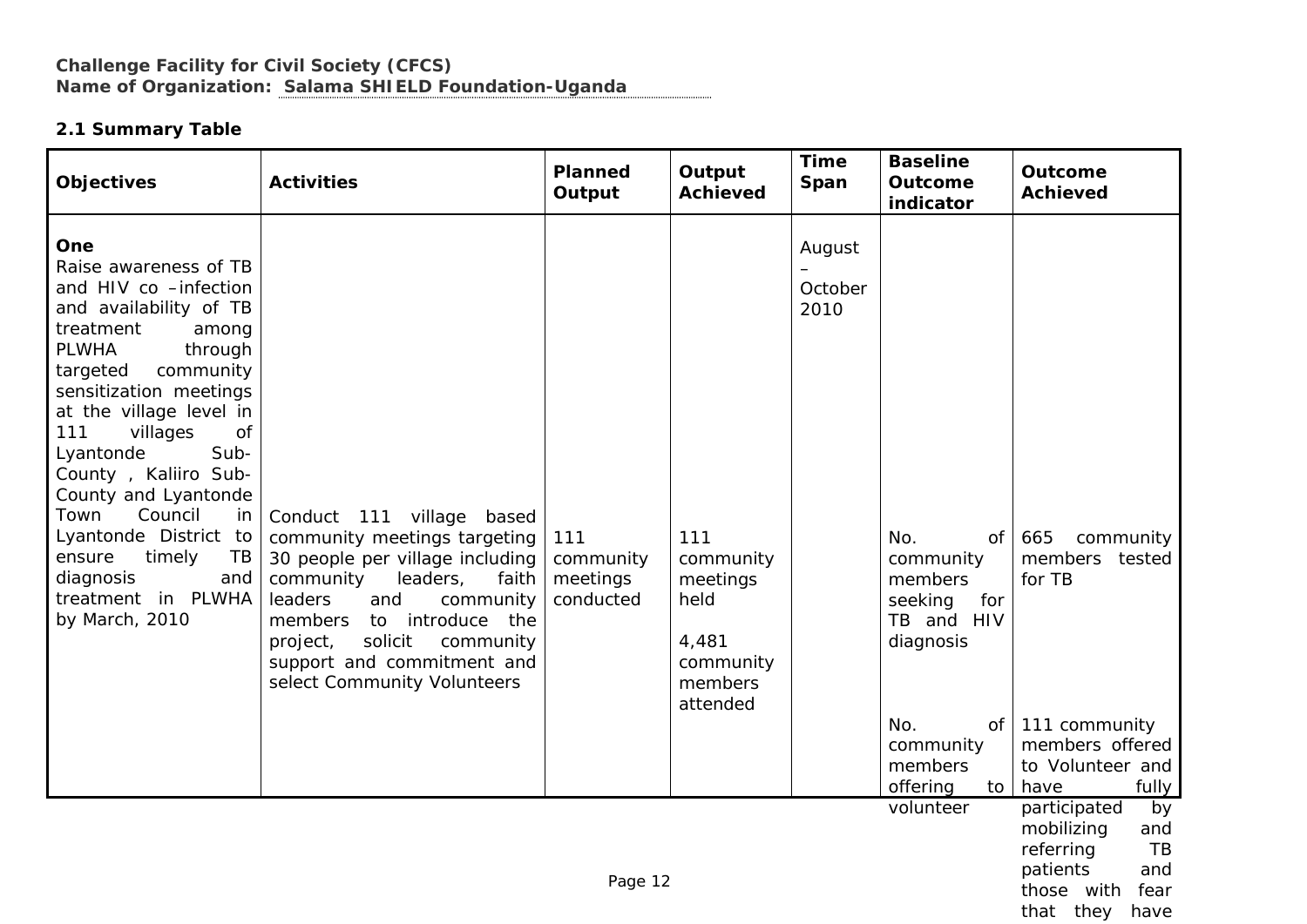|                                                                                                                                                                                                                                                      |                                                                     |                                                                                   |                         |                                                                  | the<br>baseline<br>survey<br>111 Community<br>Volunteers<br>are<br>disseminating TB<br>information<br>to<br>other people plus<br>family members                               |
|------------------------------------------------------------------------------------------------------------------------------------------------------------------------------------------------------------------------------------------------------|---------------------------------------------------------------------|-----------------------------------------------------------------------------------|-------------------------|------------------------------------------------------------------|-------------------------------------------------------------------------------------------------------------------------------------------------------------------------------|
|                                                                                                                                                                                                                                                      |                                                                     |                                                                                   | October<br>June<br>2011 |                                                                  |                                                                                                                                                                               |
| Conduct<br>community<br>sensitization<br>sessions<br>targeting 30 people per village<br>(for<br>villages)<br>111<br>TB/HIV<br>disseminating<br>$CO-$<br>infection and treatment and<br>role<br>Community<br>the<br>of<br>Volunteers to the community | 111<br>community<br>sensitization<br>sessions<br>conducted<br>3,330 | 111<br>community<br>sensitizatio<br>n sessions<br>have been<br>conducted<br>5,754 |                         | No.<br>of<br>development<br>meetings<br>discussing<br>TB control | Discussed<br>TB<br>issue<br>during<br>preparatory<br>meeting<br>for<br>World AIDS Day<br>(1 <sup>st</sup> )<br>December,<br>2010)<br>Held<br>TB<br>a<br>commemoration<br>day. |
|                                                                                                                                                                                                                                                      | <del>people.</del><br>Sensitized<br>Page 13                         | <del>(average of</del><br>two<br>the<br>times)<br>people have<br>been<br>educated |                         |                                                                  | Discussed<br>TB<br>issues during 3<br><b>NGO</b><br>Forum<br>meetings                                                                                                         |
|                                                                                                                                                                                                                                                      |                                                                     | sensitized                                                                        |                         |                                                                  | TR.<br>Discussed                                                                                                                                                              |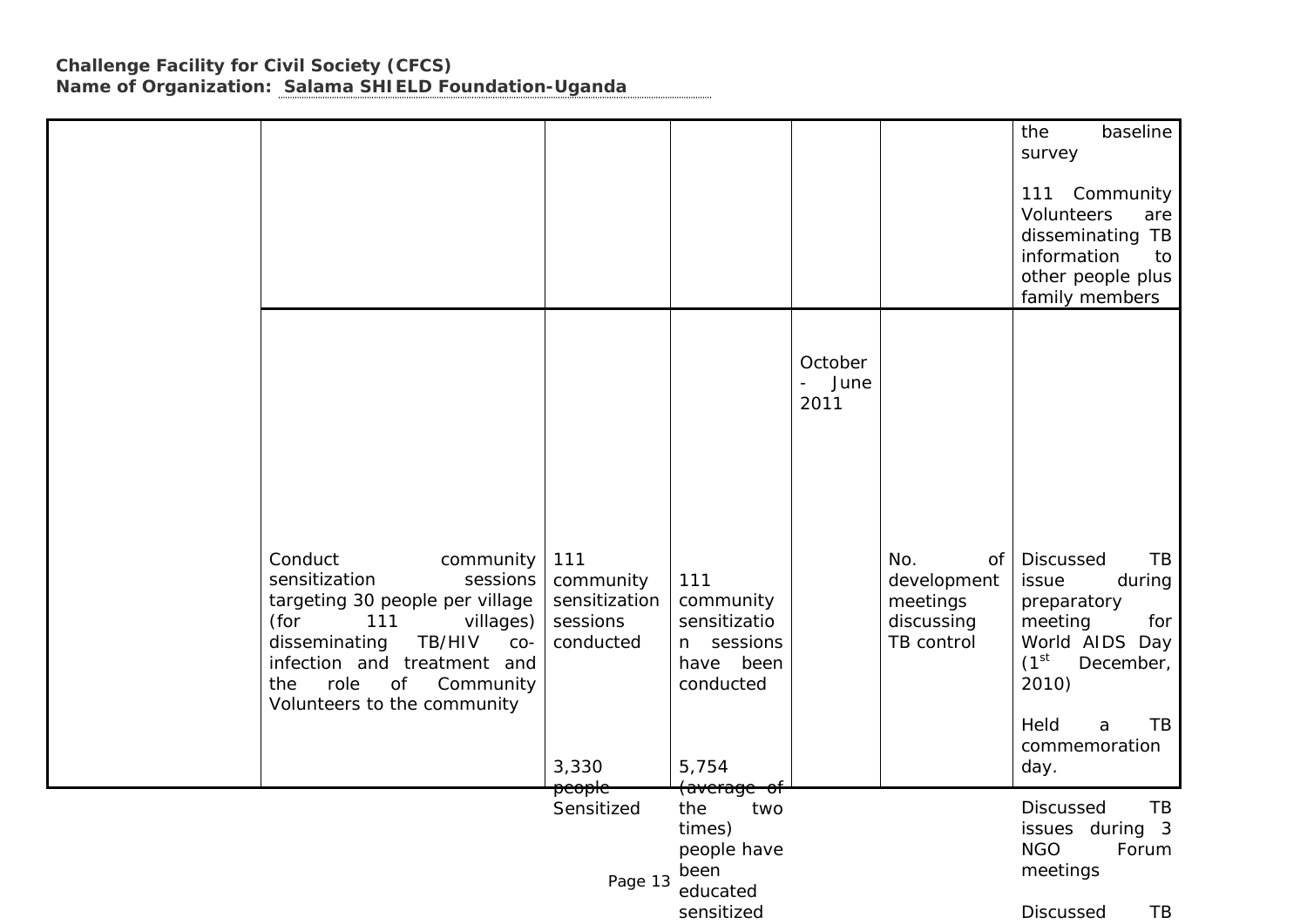|                                                                                                                                                                                                                                                                       |                                                                                                                                                                                                                               |                                                                                                     | treatment                                                                                                               |                           |                                                                                                     | <b>Rise</b><br>in<br>community<br>members'<br>awareness of TB<br>issues                  |
|-----------------------------------------------------------------------------------------------------------------------------------------------------------------------------------------------------------------------------------------------------------------------|-------------------------------------------------------------------------------------------------------------------------------------------------------------------------------------------------------------------------------|-----------------------------------------------------------------------------------------------------|-------------------------------------------------------------------------------------------------------------------------|---------------------------|-----------------------------------------------------------------------------------------------------|------------------------------------------------------------------------------------------|
|                                                                                                                                                                                                                                                                       | <b>SHIELD</b><br>the<br>Salama<br>Train<br>Foundation Drama Group in<br>TB/HIV<br>information<br>and<br>conduct drama shows in 111<br>villages targeting 30 people<br>per village about TB/HIV co-<br>infection and treatment | <b>SSF</b><br>25<br>drama<br>group<br>members<br>trained<br>111 village<br>drama<br>shows<br>staged | 21<br>drama<br>group<br>members<br>were<br>trained<br>111 village<br>shows have<br>been<br>staged<br>in<br>111 villages | August<br>2010            | of<br>No.<br>community<br>members<br>approaching<br>the<br>Community<br>Volunteers<br>for referrals | 676<br>community<br>members<br>approached<br>Community<br>Volunteers<br>for<br>referrals |
| <b>Two</b><br>Build the capacity of<br>111<br>selected<br>based<br>Community<br>Volunteers from 111<br>villages<br>through<br>in<br>TB/HIV,<br>training<br>interpersonal<br>counselling<br>and<br>skills<br>communication<br>the<br>hospital<br>and<br>referral<br>to | Identify<br>111<br>select<br>and<br>Community based Volunteers<br>from 111 villages                                                                                                                                           | 111<br>Community<br><b>Volunteers</b><br>identified<br>and<br>selected                              | 111<br>Community<br>Volunteers<br>were<br>identified<br>and<br>selected                                                 | August<br>October<br>2010 | No.<br>of<br>Community<br><b>Volunteers</b><br>identified<br>and selected                           | 111 people were<br>identified<br>and<br>selected<br>as<br>Community<br><b>Volunteers</b> |
| system<br>ensure increased case                                                                                                                                                                                                                                       | Organize and conduct training                                                                                                                                                                                                 | 108                                                                                                 | 108                                                                                                                     |                           | No.<br>of                                                                                           | 108<br>Community                                                                         |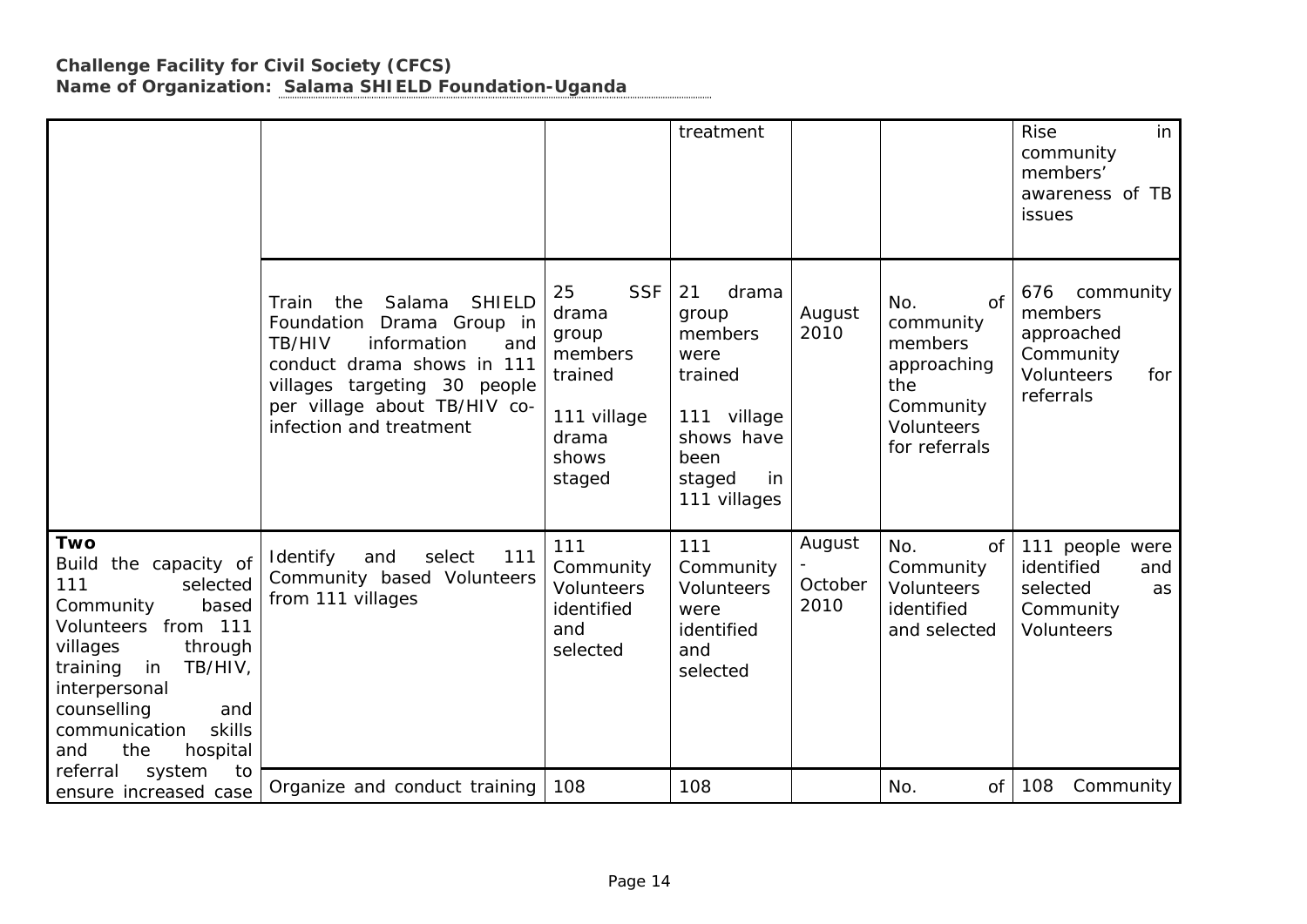| detection<br>and<br>treatment<br>success<br>rates by March, 2010                                                                                                                                                                          | in<br>TB/HIV<br>workshops<br>$CO-$<br>infection,<br>interpersonal<br>and<br>communication<br>skills<br>and<br>health referral systems for the<br>111 identified and selected<br>Community Volunteers from<br>111 villages                                                        | Community<br><b>Volunteers</b><br><b>Trained</b>       | Community<br><b>Volunteers</b><br>were<br>trained      | Sept –<br>October<br>2010 | Community<br><b>Volunteers</b><br>trained                      | Volunteers<br>were<br>equipped<br>with<br>skills in TB/HIV<br>co-infection,<br>interpersonal and<br>communication<br>skills and health<br>referral systems |
|-------------------------------------------------------------------------------------------------------------------------------------------------------------------------------------------------------------------------------------------|----------------------------------------------------------------------------------------------------------------------------------------------------------------------------------------------------------------------------------------------------------------------------------|--------------------------------------------------------|--------------------------------------------------------|---------------------------|----------------------------------------------------------------|------------------------------------------------------------------------------------------------------------------------------------------------------------|
|                                                                                                                                                                                                                                           |                                                                                                                                                                                                                                                                                  |                                                        |                                                        |                           | No.<br>of <sub>1</sub><br>referrals<br>made to the<br>hospital | 676<br>community<br>members<br>referred to<br>the<br>hospital                                                                                              |
| <b>Three</b><br>Build the capacity of<br>leaders at the district<br>level through training<br>workshops to improve<br>TB/HIV coordination,<br>management<br>and<br>leadership<br>among<br>community<br>leaders,<br>health workers, health | Organize and conduct capacity<br>building workshops for 200<br>community and faith leaders<br>TB/HIV<br>to<br>improve<br>coordination,<br>management<br>and<br>leadership<br>among<br>community<br>and<br>groups<br>development plans                                            | 200<br>community<br>and<br>faith<br>leaders<br>trained | 194<br>community<br>and<br>faith<br>leaders<br>trained | March,<br>2011            | No<br>of<br>community<br>faith<br>and<br>leaders<br>trained    | 194<br>community<br>and faith leaders<br>equipped<br>with<br>skills in TB/HIV<br>coordination,<br>management and<br>leadership                             |
| <b>NGOs</b><br>and<br>faith<br>leaders in Lyantonde<br>Sub-County,<br>Kaliiro<br>Sub-County<br>and<br>Lyantonde<br>Town<br>Council<br>by<br>March,<br>2011                                                                                | Organize<br>and<br>conduct<br>two<br>training<br>25<br>workshops<br>for<br>health<br>workers<br>from<br>referral<br>Lyantonde<br>hospital<br>and other health workers from<br>Sub-Counties of<br>three<br>the<br>Council,<br>Lyantonde<br>Town<br>rural and Kaliiro<br>Lyantonde | 25 health<br>workers<br>trained                        | health<br>25<br>workers<br>trained<br>twice            | Sept<br>2010              | No of health<br>workers<br>trained                             | 25<br>health<br>workers<br>equipped<br>with<br>skills in TB/HIV<br>co-infection<br>management and<br>Leadership                                            |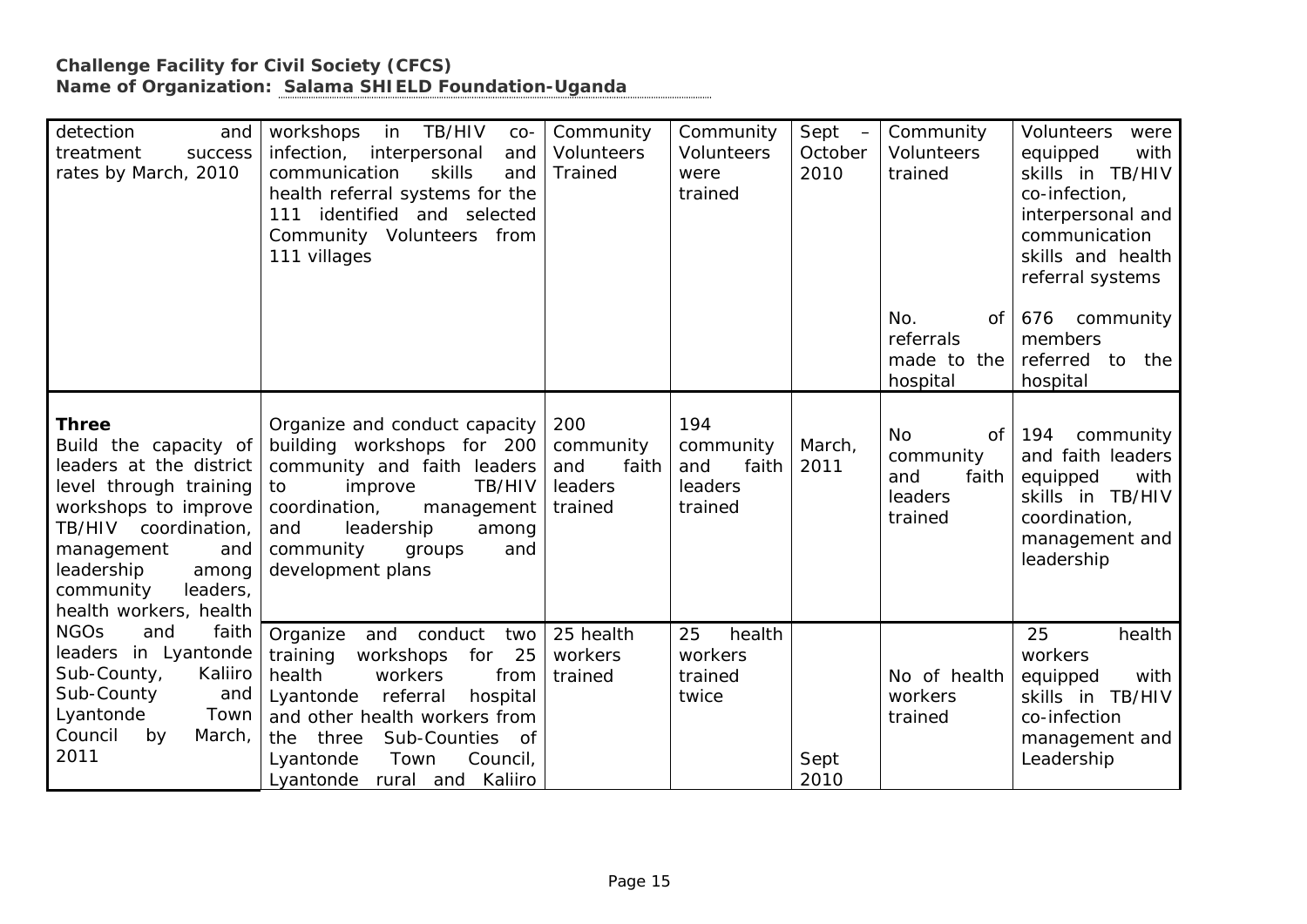| Sub-County in TB/HIV<br>$CO-$  |  | and   |                | TB<br>Out of ten   |
|--------------------------------|--|-------|----------------|--------------------|
| infection<br>management<br>and |  | March |                | patients<br>on     |
| Leadership                     |  | 2011  |                | treatment<br>and   |
|                                |  |       | No.<br>0f      | those<br>who       |
|                                |  |       | patients       | completed          |
|                                |  |       | satisfied with | treatment          |
|                                |  |       | hospital       | interviewed,<br>8  |
|                                |  |       | services       | satisfied<br>were  |
|                                |  |       |                | with the hospital  |
|                                |  |       |                | services. The 2    |
|                                |  |       |                | who<br>were<br>not |
|                                |  |       |                | satisfied<br>gave  |
|                                |  |       |                | the time spent at  |
|                                |  |       |                | the health Centre  |
|                                |  |       |                | to be the reason   |
|                                |  |       |                | for<br>their       |
|                                |  |       |                | dissatisfaction.   |
|                                |  |       |                |                    |
|                                |  |       | No.<br>of      | 21<br>patients     |
|                                |  |       | patients       | TB<br>completed    |
|                                |  |       | completing     | treatment          |
|                                |  |       | TB treatment   |                    |
|                                |  |       |                |                    |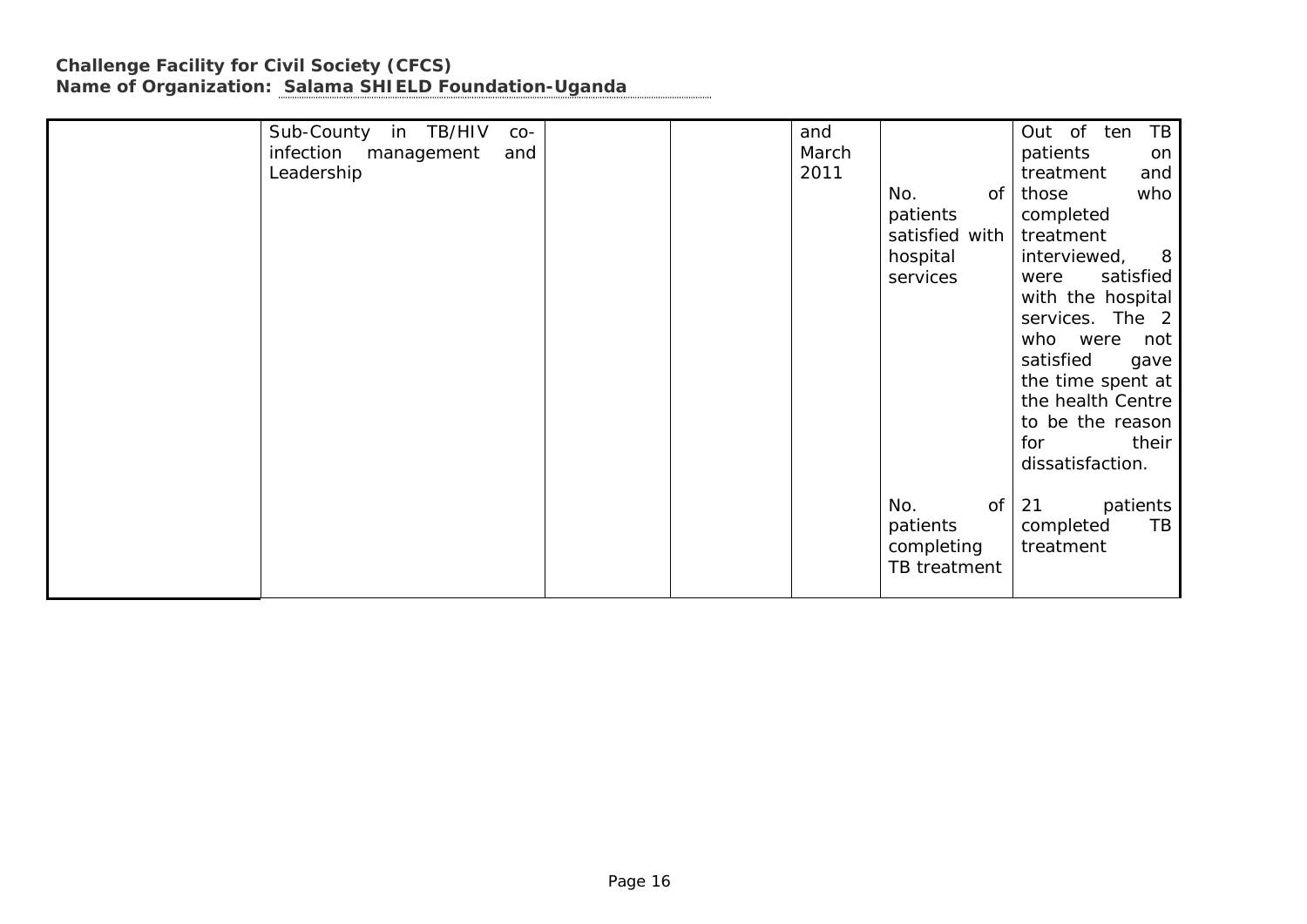### **2.2 For you, which are the most important expected and unexpected outcome(s) of the funded grant (different from 2.1)**

## **The most important expected outcome(s)**

- Overwhelming number of community members attending community meetings and community health education on TB and HIV/AIDS. The expected number was 3,330 but those who were educated were 5,745 (an average from the 5,965 people who attended the meetings in the first half of the project year and 5,543 in the second half of the project year).
- Number of people pledging to Volunteer in the Stop TB control activities
- 111 Community Volunteers acquiring skills in TB/HIV interpersonal and communication skills and health referral systems
- Two hundred (200) community and faith leaders pledging to incorporate TB control activities in their work plans
- Discussion of TB at the World AIDS Day and the NGO Forum meetings
- Resolution

### **Unexpected outcome(s)**

- Increased number of people testing for HIV
- Overwhelming number of community members attending community meetings and community health education on TB and HIV/AIDS
- Resolution by religious leaders to spare 15 minutes during prayer services to talk about TB
- Commemoration of the World TB Day for the first time in Lyantonde **District**
- National media reports
- Hiring of a laboratory technician by Lyantonde District for Kaliiro Health Centre

### **2.3 Did your project encourage community members to take action to address a health issue? Please explain:**

#### **Yes**

The S*alama* SHIELD Foundation employs right based programming in all the activities in particular community participation at all levels of the project cycle. The fact that people have a right to health, they were encouraged to put health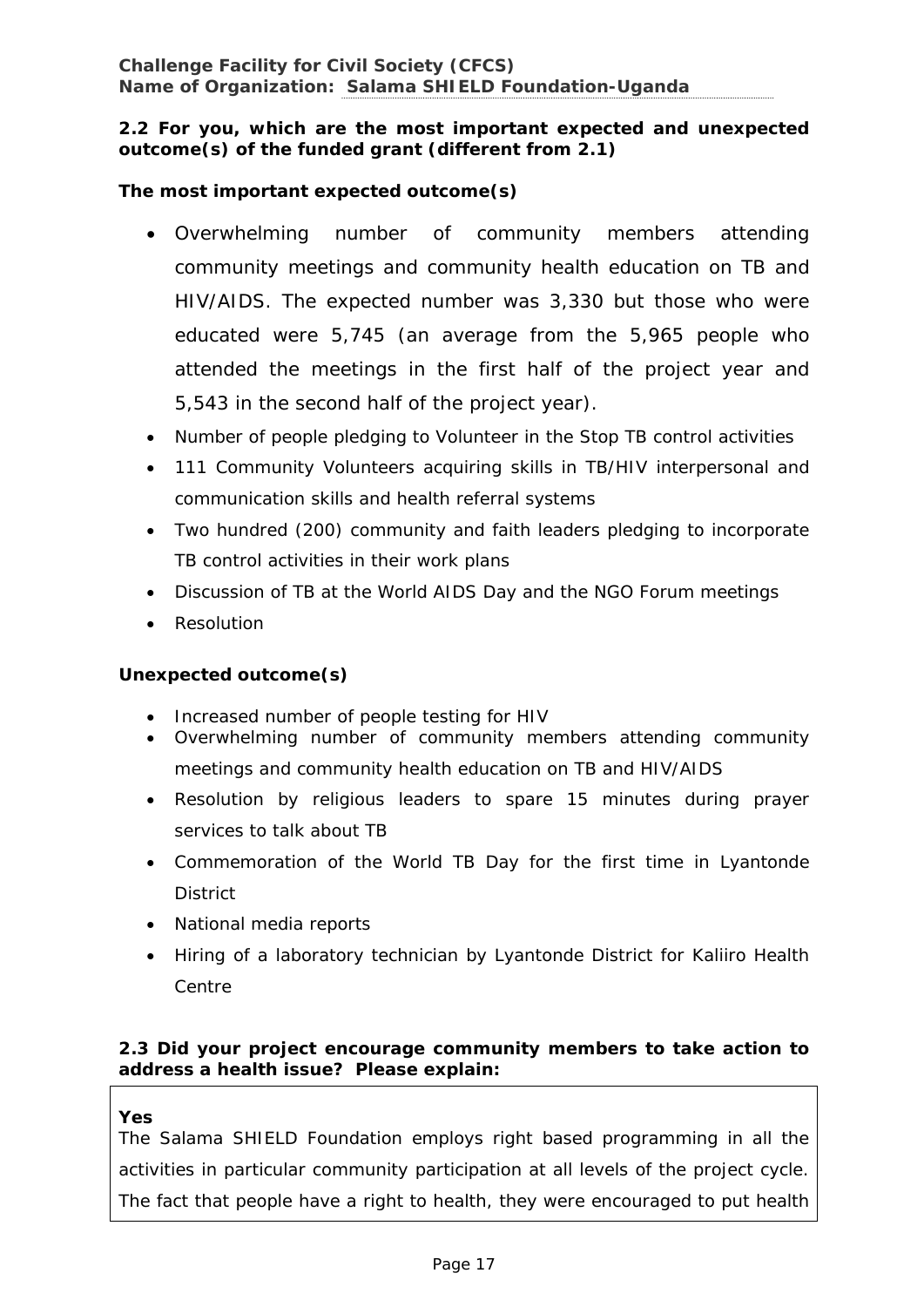as the number one priority because without good health, nothing else can go on. They cannot go to their gardens and will not have food to eat to boost their immune system.

The duty bearers were encouraged to always discuss health issues in their meetings and also to promote health in their respective villages for instance, after local and faith leaders training organized by SSF in collaboration with the District Health Office, leaders in their capacities agreed in a signed agreement (MOU) to incorporate health issues in their daily activities. Faith leaders for example accepted to always spare time during church, mosque and prayer time for disseminating health issues in particular Tuberculosis and HIV and AIDS.

Community Volunteers were also requested to always visit the sick, counsel them, refer them to the hospital and visit them again after coming back from hospital, as a follow-up to offer more counselling and support and this has been done and we hope it is going to continue even after the completion of the project.

Village Advisory Committee meetings were encouraged as a way of laying strategies of improving health service delivery at community level and at the health units.

Local leaders during the training were encouraged to incorporate the TB Community Volunteers' work plan in the village work plans and collaborate with the Community Volunteers with other Village Health teams to improve health service delivery in their areas. The faith leaders also agreed to disseminate TB issues to their congregations during prayers on Sundays or Fridays.

### **3. Some results (you may add more results related to HIV or MDR-TB, as required)**

|                                                             | Total number<br>Οf |
|-------------------------------------------------------------|--------------------|
|                                                             | persons:           |
| Approximate number of beneficiaries reached in person       |                    |
| through small awareness raising meetings, house-to-   1,665 |                    |
| house visits, etc.)                                         |                    |
| Approx. number of beneficiaries reached through             | 20,000             |
| media, public events and large meetings                     |                    |
| Approx. number of people that received printed              | 300                |
| information about TB:                                       |                    |
| Number of referred cases:                                   | 676                |
|                                                             |                    |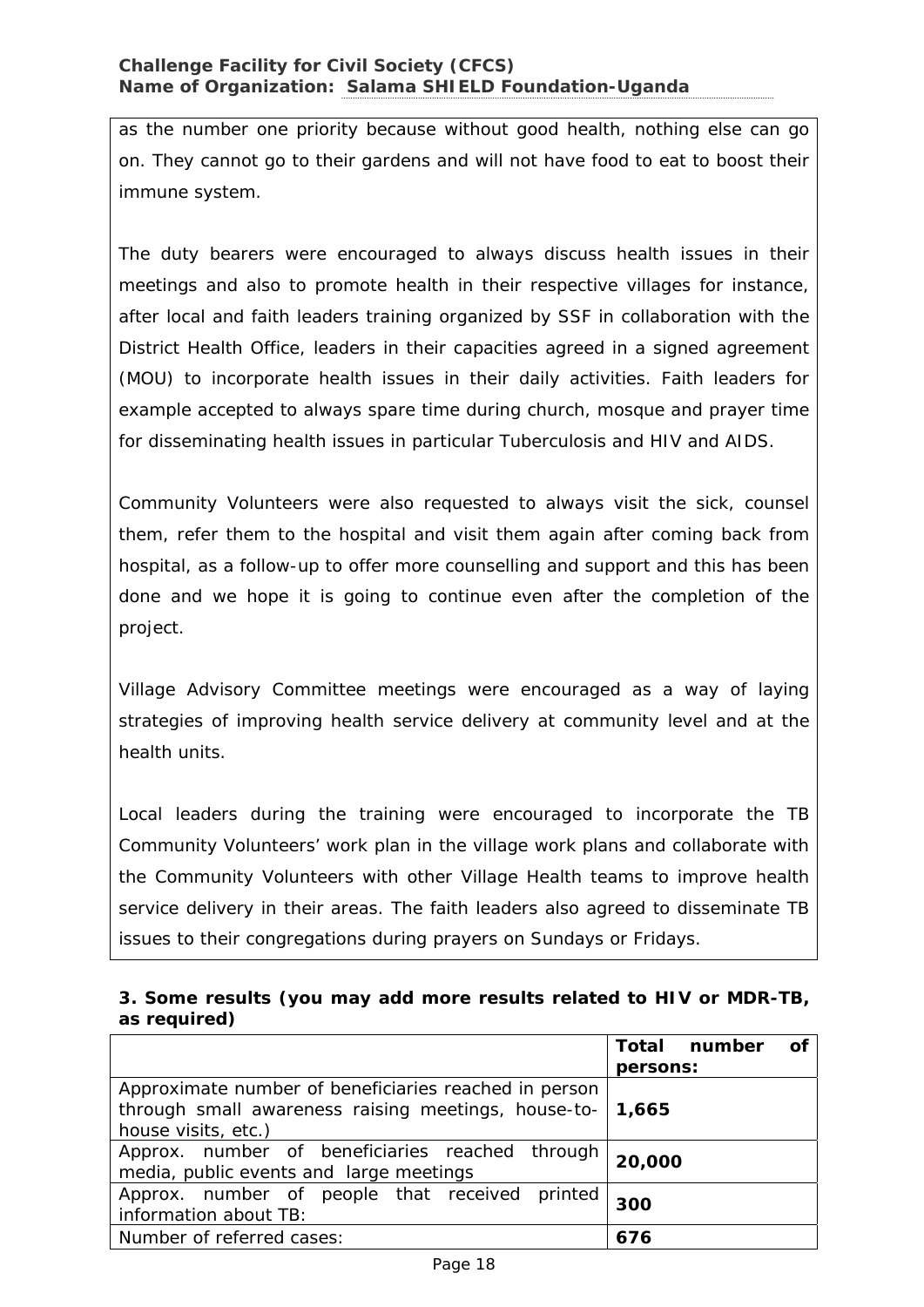| Number of those resulting in TB diagnose: | 125 |
|-------------------------------------------|-----|
| Number of defaulters traced:              | 00  |
| Number of cases diagnosed with MDR-TB     | 01  |
| Number of HIV patients tested for TB:     | 36  |

#### **4. Did you find a way to sustain the activities you started with the grant? Please describe it:**

**Yes** 

Community Volunteers have been trained in TB/HIV and AIDS and interpersonal communication and counseling skills, which skills are going to stay with them for years even after the grant has ended. The Community Volunteers will continue referring TB patients to health centres with the supervision of SSF that will require quarterly reports and continue guiding them hence continuation of the project activities.

Volunteer Advisory Committee Groups at village level have been established and these will work hand in hand with the Community Volunteers at each village to report on the progress of TB control activities to their communities. These groups are composed of other volunteers like the mentors (Ssenga/Kojjas) SSF trained in health issues, women that benefit from SSF micro-credit revolving capital scheme, Village Health Team (VHT) members and local leaders of each village.

Local and faith leaders were trained to improve TB/HIV coordination, management and leadership among community groups and development plans. These leaders got skills they will use in disseminating appropriate TB information that they will share with community members at the village level, in church and mosque congregations. These leaders have entered a Memorandum of Understanding with SSF to incorporate TB messages during their work.

In a bid to sustain the project activities, SSF has gone a step ahead to train one hundred thirty four (134) teachers from both government and private institutions in TB, HIV and AIDS and other STIs. These teachers will continue disseminating TB information to their students.

The *Salama* SHIELD Foundation drama group developed a play depicting TB control measures, treatment and where TB patients could access treatment. This was recorded on video and will continue to be showed to people especially young people who come to the CDC during school break and in communities during health sensitization outreach.

The Salama SHIELD Foundation continues to strengthen its presence in the community of Lyantonde through development programmes. It is our plan to include TB messages in our other programmes.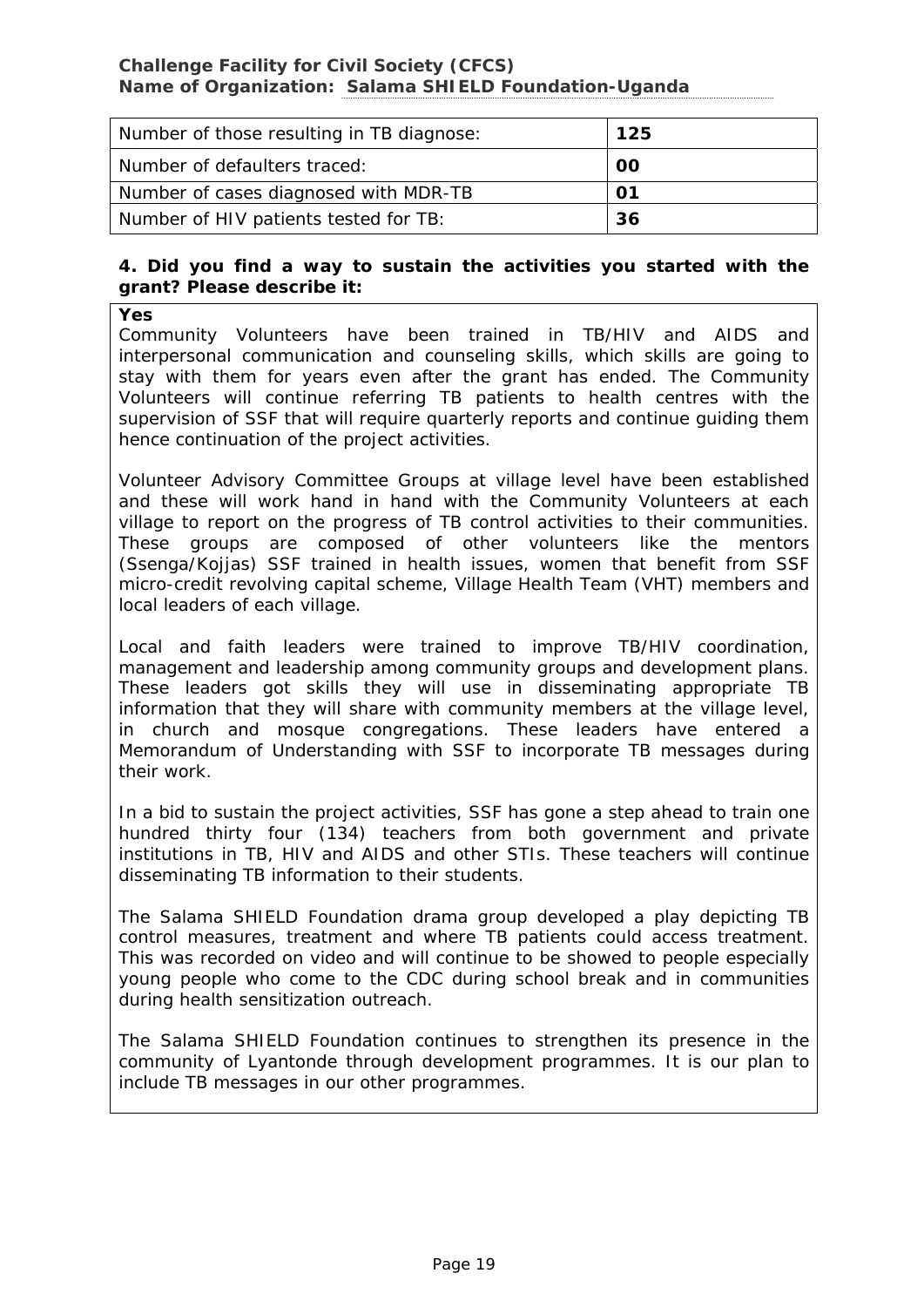

# **STOT TB PROJECT**

# **BASELINE REPORT**

**May 2011**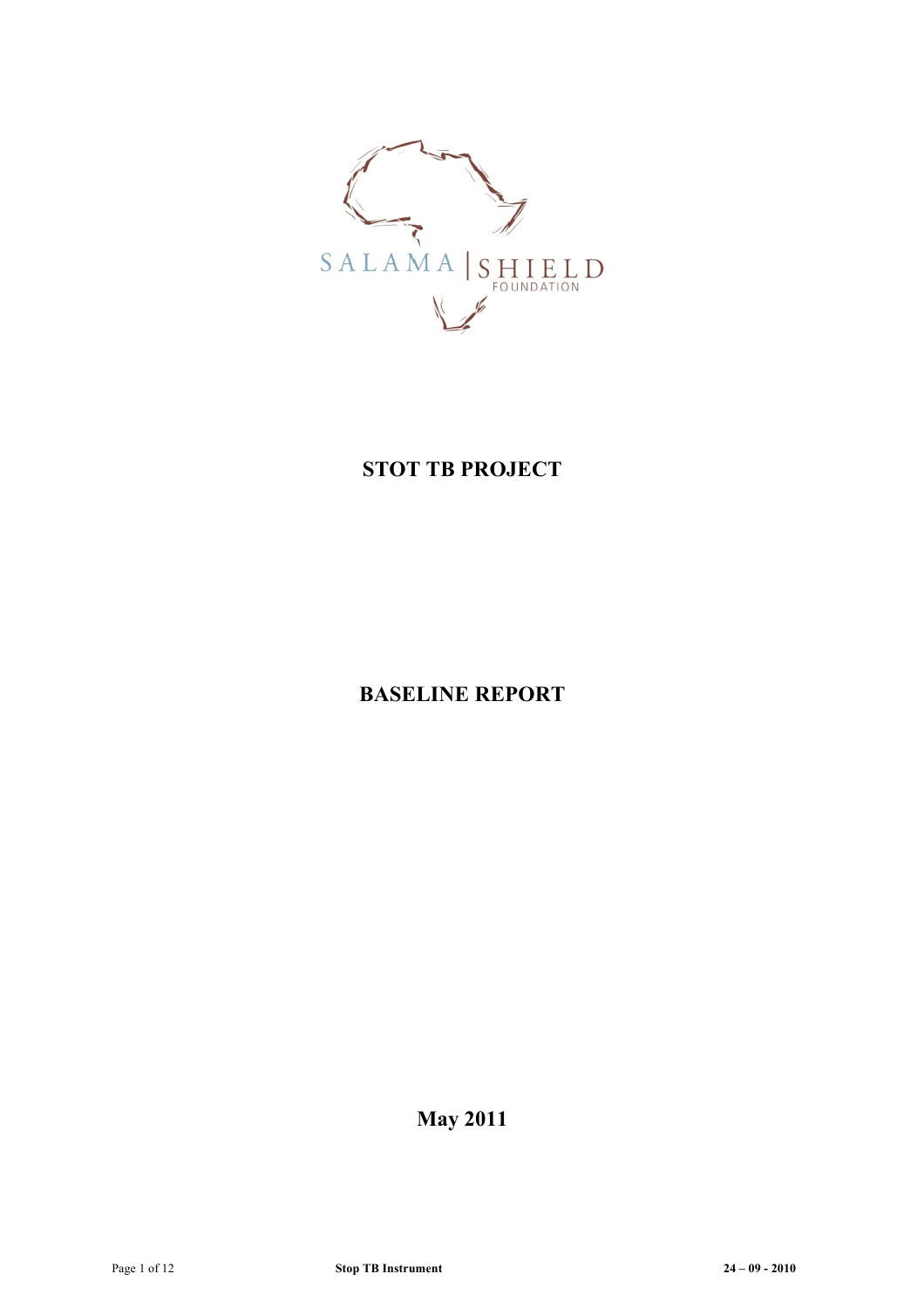**Abbreviations /Acronyms**

**SSF:** *Salama* **SHIELD Foundation**

**SHIELD:** Sustaining Health Initiatives Enabling Local Development<br> **TR:** Tuberculosis

**TB: Tuberculosis**

**KAP: Knowledge, Attitude and Practice**

**n: No of population**

**Boda Boda: Bicycle Taxi**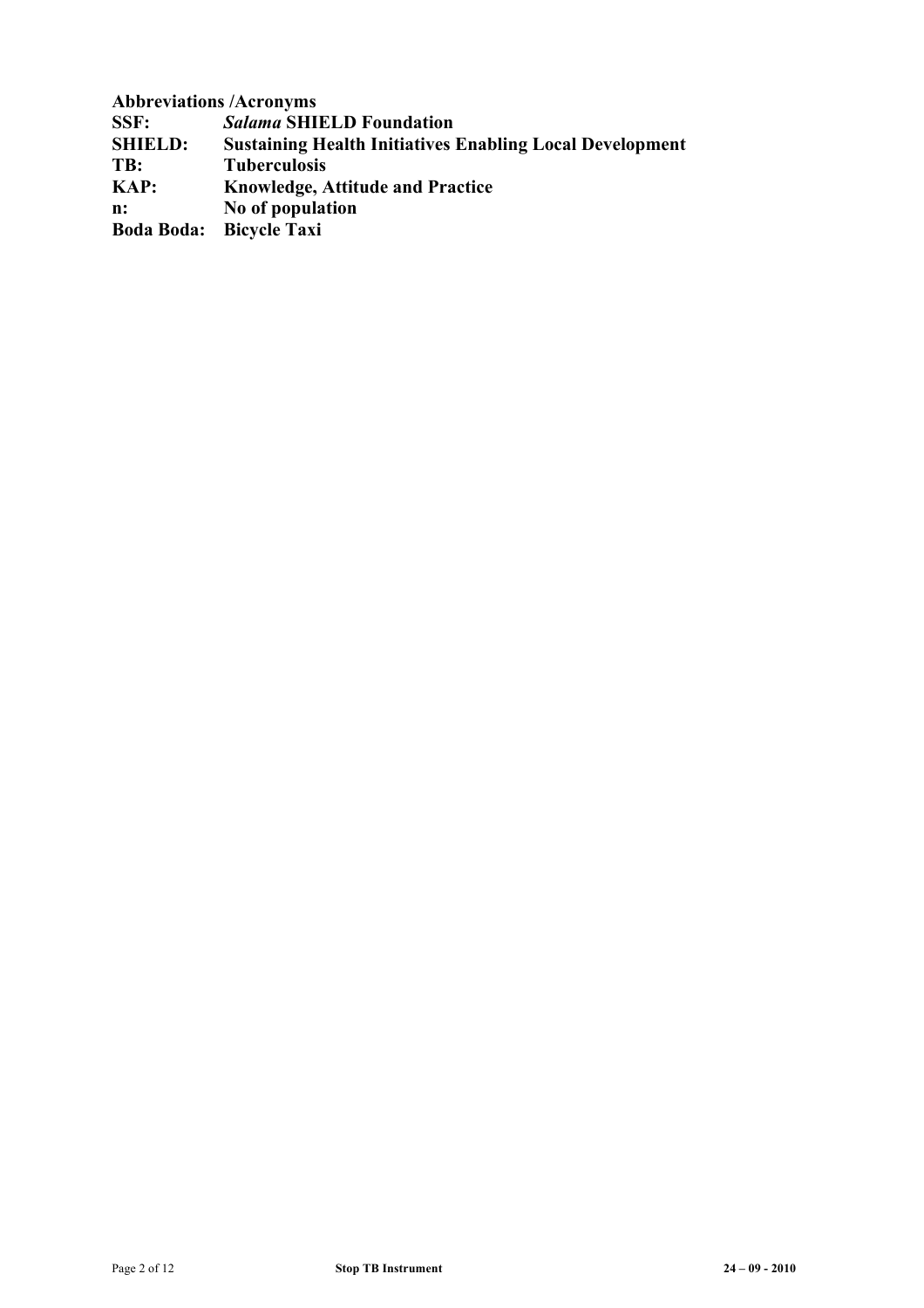#### **Introduction**

The *Salama* SHIELD Foundation (SSF), a not for profit organization committed to support health solutions to critical health issues, applied for and was granted a US \$20,000 grant from the World Health Organization through the Challenge Facility for Civil Society of the Stop TB Partnership to support Community Based Directly Observed Therapy Short-course Strategy, in particular the case referrals to the health system. *Salama* SHIELD has employed a number of interventions with strong research elements over the past decade of involvement. The *Salama* Foundation deemed it important to carry out a baseline survey to find out information, which would help it while implementing the Stop TB project.

A baseline survey was conducted for four hundred ten (410) randomly selected people of Lyantonde Town Council, Lyantonde Sub-County and Kaliiro. All the people who were interviewed signed a consent form to participate in the baseline survey. A survey instrument was designed for randomly selected community members and all were interviewed before the commencement of health sensitizations in their respective villages was conducted.

This report presents the findings of the study derived from the data that was collected from the three selected Sub-Counties of Lyantonde District where the program was to be implemented that is, Lyantonde Town Council and Lyantonde Sub-County and Kaliiro Sub-County.

#### **Objective of the Baseline Survey**

To find out the community's knowledge, understanding and belief regarding TB treatment and care.

#### **Approaches and Methods Employed**

This was a six month longitudinal survey where both quantitative and qualitative methods were used to find out people's knowledge, attitude and practice about tuberculosis in their respective villages. A semi-structured questionnaire was administered among 410 people from Lyantonde Town Council, Kaliiro and Lyantonde Sub-Counties of Lyantonde District. The sample population was randomly selected from selected villages.

### **Quantitative)and)Qualitative)Analysis)of)the)Baseline)Survey**

#### **Respondent Bio Data**

#### Age

Thirty five percent (35%) of people interviewed were aged between 18 to 30 years, thirty seven percent (37%) between 31 to 45 years, twenty percent (20%) were between 46 to 55 years of age and eight percent (8%) were above 56 years.

Sex

Forty seven percent (47%) of the respondents interviewed were male while fifty three percent (53%) were female.

#### Education

Fifty seven percent (57%) had not completed primary seven, six percent (6%) completed primary seven, six percent (6%) completed "O" level, one percent (1%) completed high school, one percent (1%) completed post primary training, three percent (3%) completed diploma and two percent (2%) are still in school.

#### **Occupation**

The findings showed that seventy four percent (74%) were peasant farmers, which included cattle keeping, crop husbandry especially banana plantation, poultry rearing, twenty five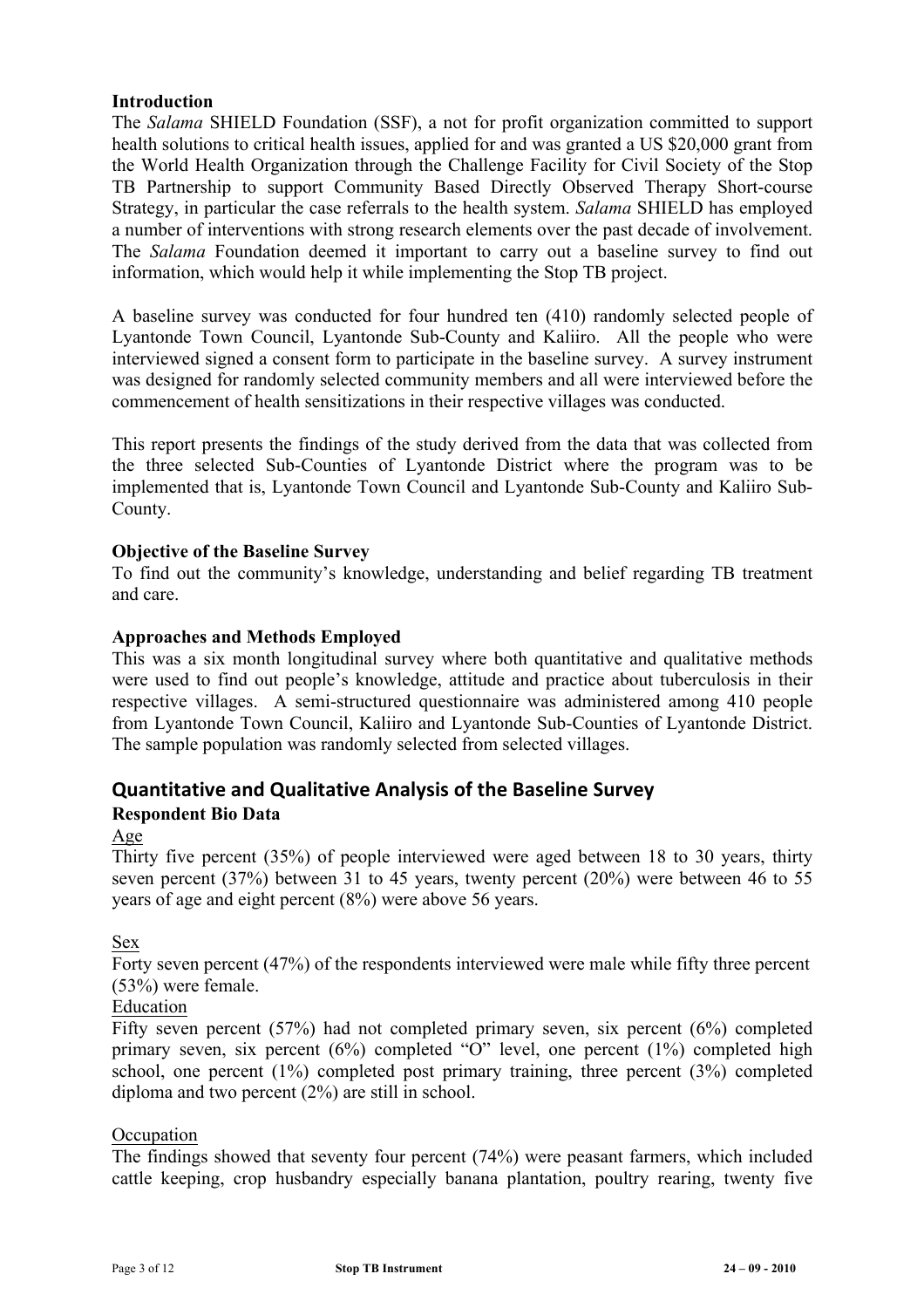percent (25%) were involved in other businesses such as hotel, teaching, tailoring, *boda boda* cycling and repairs.

### Marital Status

Majority of the respondents were married with children representing sixty three percent (63%), eleven percent (11%) were single, eleven percent (11%) were cohabiting, five percent (5%) had separated and nine percent (9%) were widows/widower. The table below shows the bio data of respondents.

| тарк т. ечисанон естег               |              |
|--------------------------------------|--------------|
| <b>Highest Level of Education</b>    | $\%$ (n=410) |
| Did not Complete Primary seven (P.7) | 64           |
| Completed Primary seven (P.7)        | 20           |
| Completed "O" Level                  |              |
| Completed "A" Level                  |              |
| Post Primary Certificate             |              |
| Diploma                              |              |
| Degree                               |              |
| Still in School                      |              |

## **Table 1: Education Level**

### **Table 2: Marital Status**

| <b>Marital Status</b>     | $\%$ (n=410) |
|---------------------------|--------------|
| Single                    |              |
| <b>Officially Married</b> | 63           |
| Co-habiting               |              |
| Divorced                  |              |
| Widow/Widower             |              |
| Other                     |              |
|                           |              |

### **Table 3: Main Occupation**

| <b>Main occupation</b> | $\%$ (n=410) |
|------------------------|--------------|
| Peasant farmer         |              |
| Other                  |              |
| Schooling              |              |
|                        |              |

#### Conclusion

With regard to education level, majority of the respondents did not complete primary seven (P.7) totaling to sixty seven percent (67%). Close to sixty three percent (63%) were officially married and most of them were peasant farmers producing crops for domestic consumption.

#### **Knowledge about Tuberculosis**

Coughing was the major definition of TB summing to seventy five point six percent (75.6%). Twenty-one point two (21.2%) had no idea and confessed that they had never heard of anyone in their village suffering from TB. The remaining 3.2% had mixed ideas of asthma and TB, as they could not differentiate the two diseases.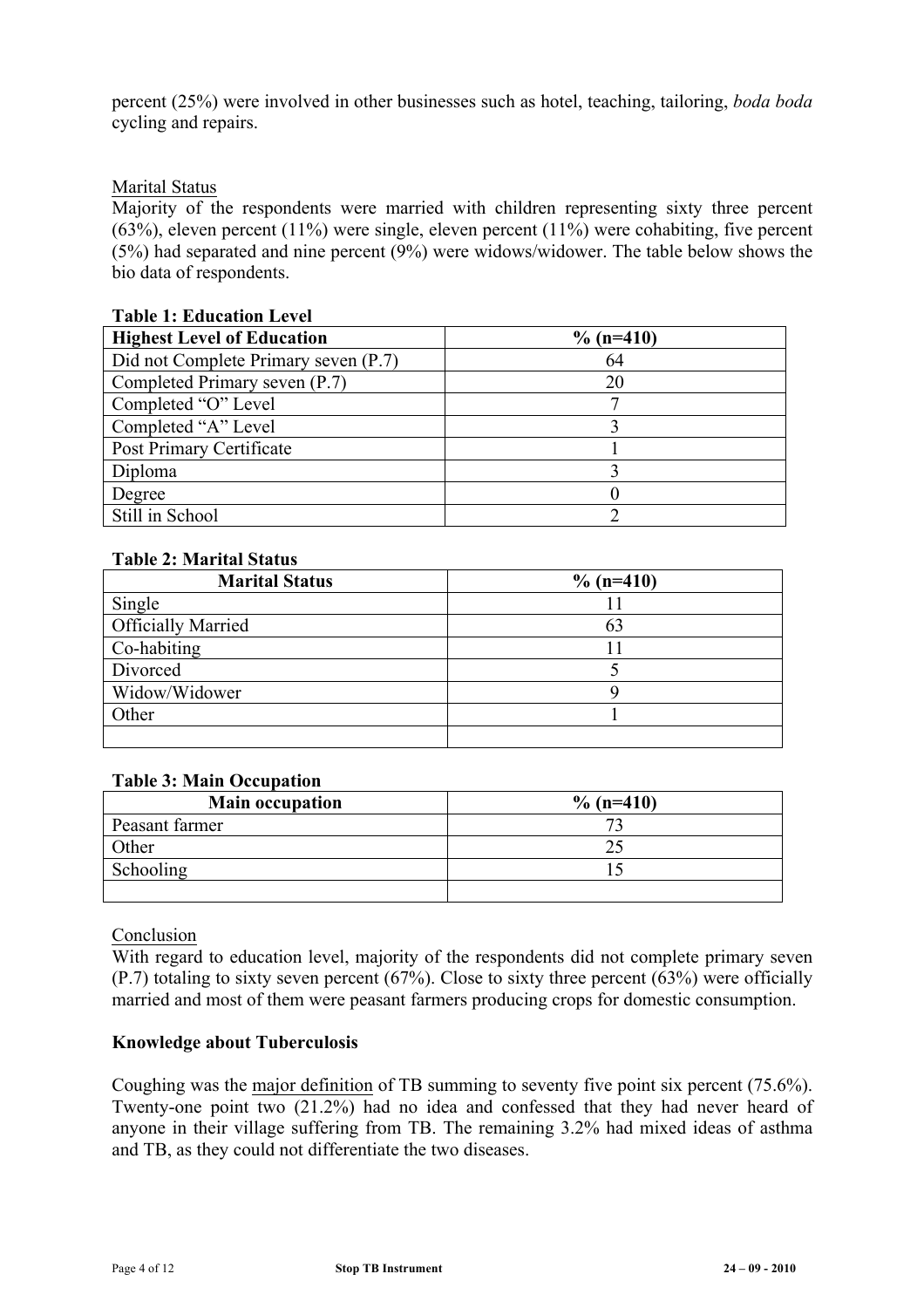The survey further sought to know how TB is contracted. Twelve point two percent (12.2%) of the respondents mentioned taking alcohol and smoking as one of the ways one could contract TB. Twenty four percent (24%) zeroed onto sharing household utensils with TB patients and staying under the same roof. Twenty percent (20%) did not know how TB is contracted, twelve percent (12%) confirmed that TB was an air born disease while inheritance was five percent (5%) and taking un-boiled water and milk was also five percent (5%).

Forty nine percent (49%) of the respondents mentioned continuous coughing as one of the signs of TB patients, sweating one percent  $(1\%)$ , loss of weight three percent  $(3\%)$ , twenty four percent (24%) mentioned continuous coughing and loss of weight, and six percent (6%) knew continuous coughing and constant cough with blood.

Drug treatment was also analyzed. Fifty one percent (51%) knew that there were drugs that cure TB, fifteen percent (15%) said there were no drugs and thirty four percent (34%) did not know totally of any drug. Those who said yes mentioned septrin, medical assistance from medical personnel, injections, immunization, and tablets, but could not tell what kind of tablets. Others mentioned herbal medicines like a mixture of mango and orange leaves.



### **Figure One: Treatment that Cures Tuberculosis**

Regarding treatment, the majority knew about the treatment totaling to seventy six point one percent (76.1%) whereas twenty-five point six (25.6%) did not know. However, those who knew about the treatment, were refereeing to visiting the hospital, but did not know the particular treatment

Conclusion

According to the researcher's observation and survey findings, most of the respondents had mixed ideas and totally did not know the disease and how TB is contracted, the exact drugs that are used to treat TB and still had old beliefs of how TB is spread for instance through sharing of household utensils. The findings indicate there is a lack of sensitization about the TB disease among community members of Lyantonde Town Council, Lyantonde Sub-County and Kaliiro Sub-County.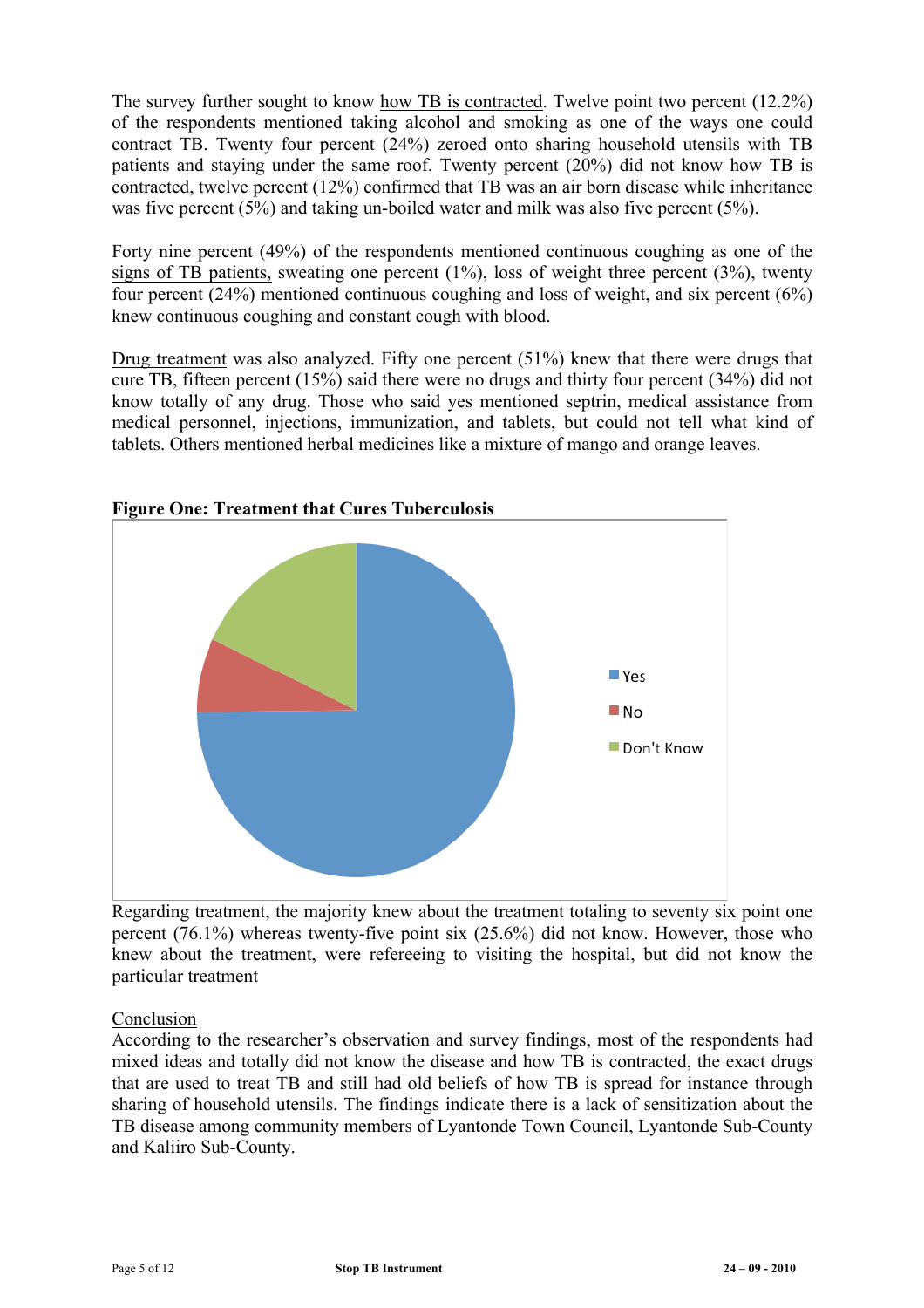### **Beliefs and Attitudes**



Respondents were asked about their beliefs and attitude towards TB. Forty percent (40%) noted it was difficult for a person to prevent him/herself from getting infected with TB, fifty four percent (54%) confirmed it was not difficult, four percent (4%) did not know and one percent (1%) was already infected.



**Figure 3: Transmission of TB to Careful People**

Seventy two percent (72%) of the respondents believed that even the most careful individuals could still be infected with TB with justifications that TB is an air born disease. Some noted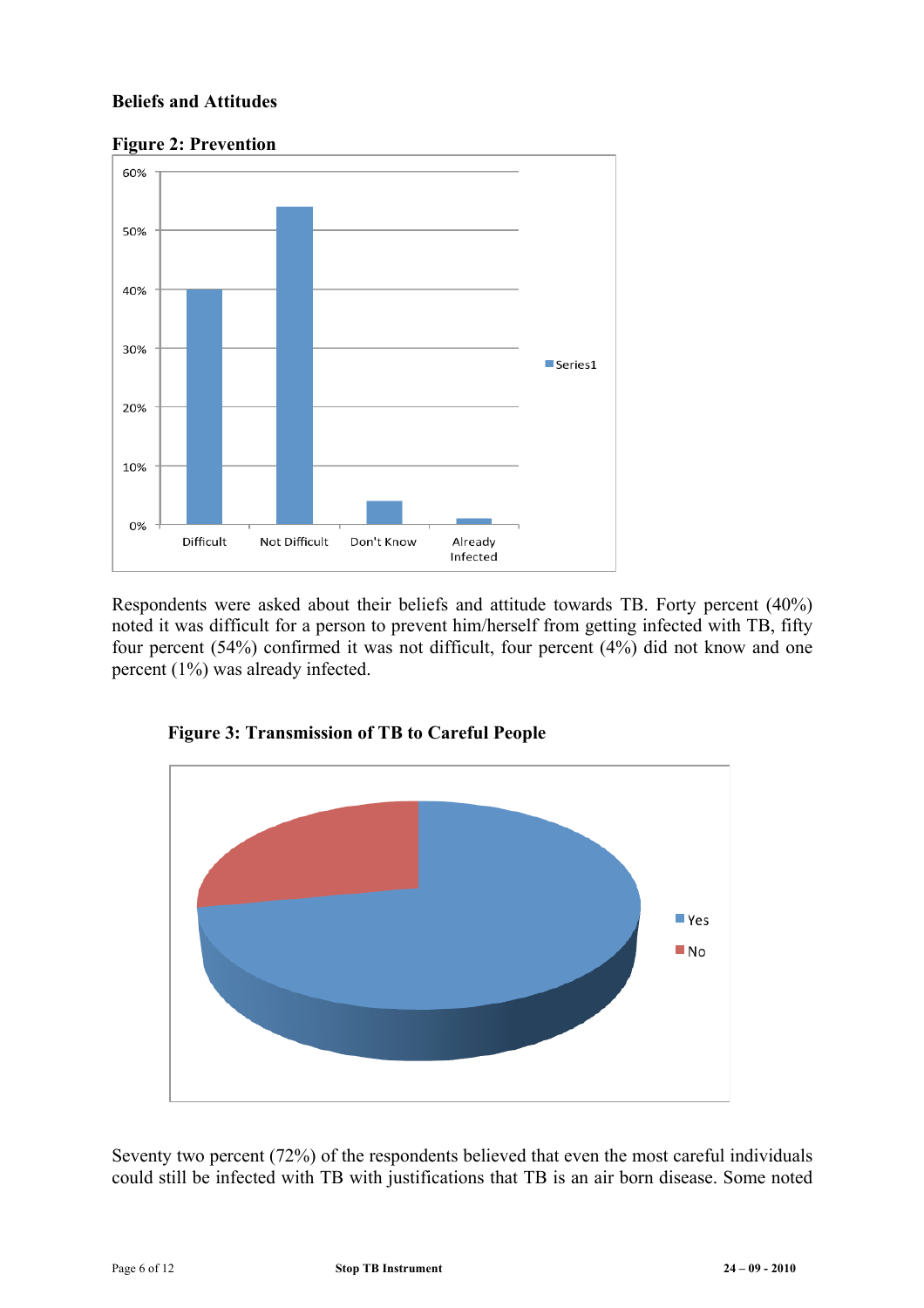that one could be staying with a TB patient under the same roof, which is not ventilated and others also noted that one couldn't avoid busy places like traveling in a bus, wedding ceremonies and burial functions.

#### **Control Beliefs / Practices**

The respondents were able to propose some of the ways to reduce the likelihood of getting TB. These included buying drugs or opting for free drugs from government hospitals, not sharing household utensils, immunizing new born babies, immediate check up and treatment if TB signs are seen, not smoking, not sharing straws with TB patients, endeavoring to learn about TB control measures and treatment, ensuring cleanliness, covering the mouth while coughing and constant medical checkups.

When asked about whether those TB patients take precaution not to spread to other people, fifteen percent (15%) responded yes and eight five percent (85%) no, the rest did not know.

Ninety percent (90%) knew where to get treatment for TB, nine percent (9%) did not know. Those who said yes were able to mention some of places including Lyantonde Hospital, Masaka referral hospital, Mulago referral Hospital, Mbarara referral Hospital, Kitovu Hospital and Kaliiro Health Centre III.

Fifteen percent (15%) had ever been diagnosed for TB and eighty five (85%) had never. Those who had ever been diagnosed went to Lyantonde Hospital, Lyantonde Muslim Health Centre III, Mulago, Mbarara, Kyazanga, and Masaka Referral hospitals.

#### Conclusion

In summation, most of the respondents did not know the treatment for TB patients, knew the signs and symptoms of TB, where to get treatment in case of any sign of TB, but still had old beliefs like not sharing household utensils with TB patients and not getting close to them. Nevertheless, most of them had an idea of the disease and were ready to learn and even disseminate the information on TB about preventive measures, control and treatment to others.

#### **General Conclusion**

The results indicate there is inadequate information about the TB disease as most of the respondents had mixed ideas and totally did not know the disease, how TB is contracted and still have old beliefs about how TB is spread. Therefore there is a need for constant sensitization about the TB disease as a way of informing community members with updated information and equip them with skills to enable them access TB services.

#### **Recommendation**

Understating of Tuberculosis

- Since majority of the respondents did not exactly know what TB was/is and had mixed ideas, there is need to continuously educate the community about TB.
- There is a need to involve other stakeholders in sensitization of community members namely local leaders, and Volunteers from the community for sustainability purposes
- There is also need to design, print and distribute Information, Education and Communication (IEC) materials - posters both in English and local languages for everyone to benefit from the materials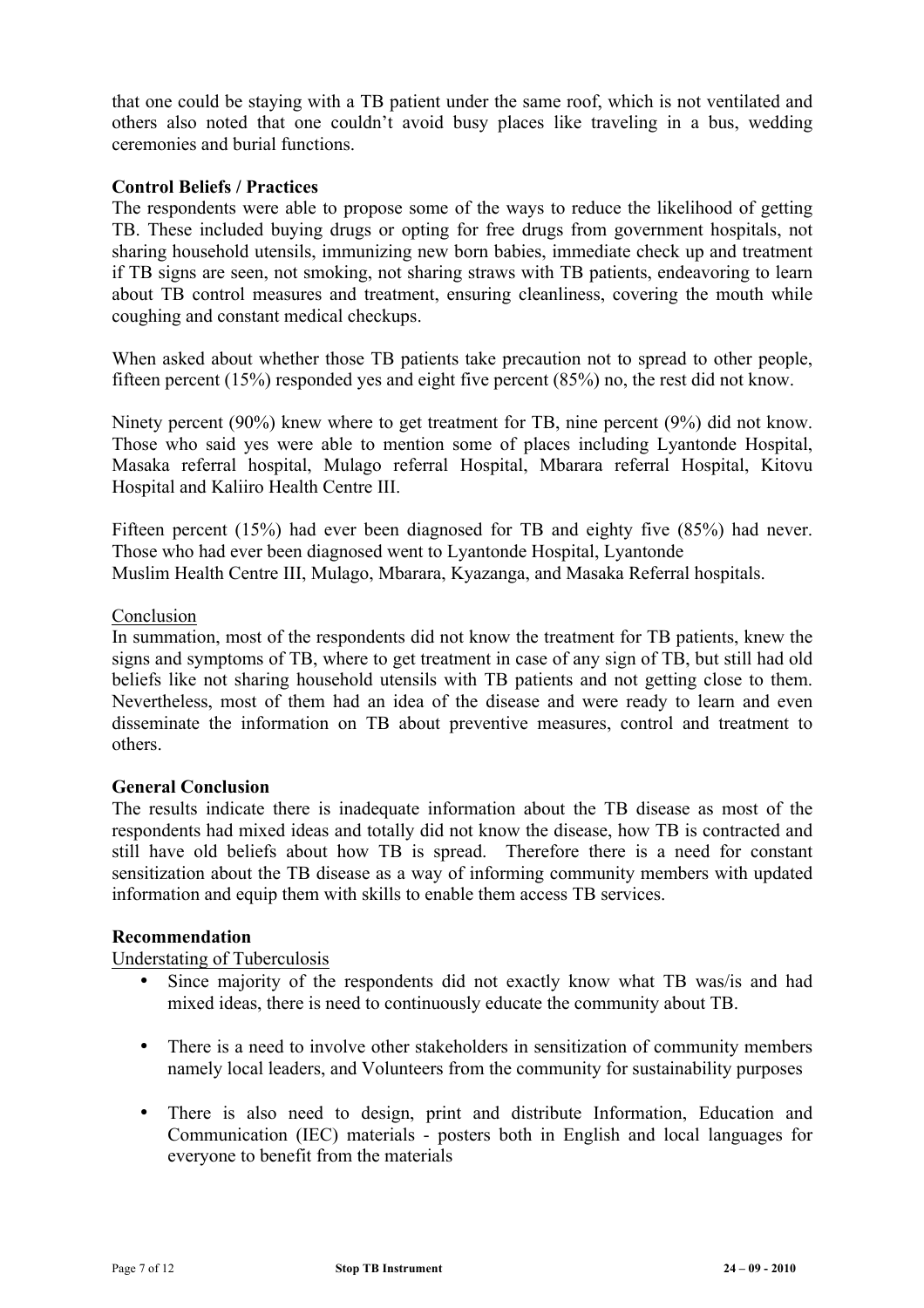• There is also need to present radio talk shows specifically on TB in all local languages

#### Spreading of Tuberculosis

- There is need to continuously sensitize the populace about how TB is spread to avoid stigma
- There is also need to design and print posters both in English and local languages for everyone to benefit from the materials
- There is also need to present radio talk shows specifically on TB in all local languages

#### Treatment of Tuberculosis

There is need to encourage TB patients to know where to access treatment that is from the government hospitals rather than depending on herbal medicine

#### Belief, Attitude and Practices towards Tuberculosis

- Still, there is need to educate communities about the facts of how TB is spread, controlled and treated to avoid negative attitudes towards TB patients
- Continuous sensitization of communities through music, dance and drama and electronic Information, Education and Communication (IEC) materials such as educational plays on CDs, to ensure there is continuous sensitization of TB issues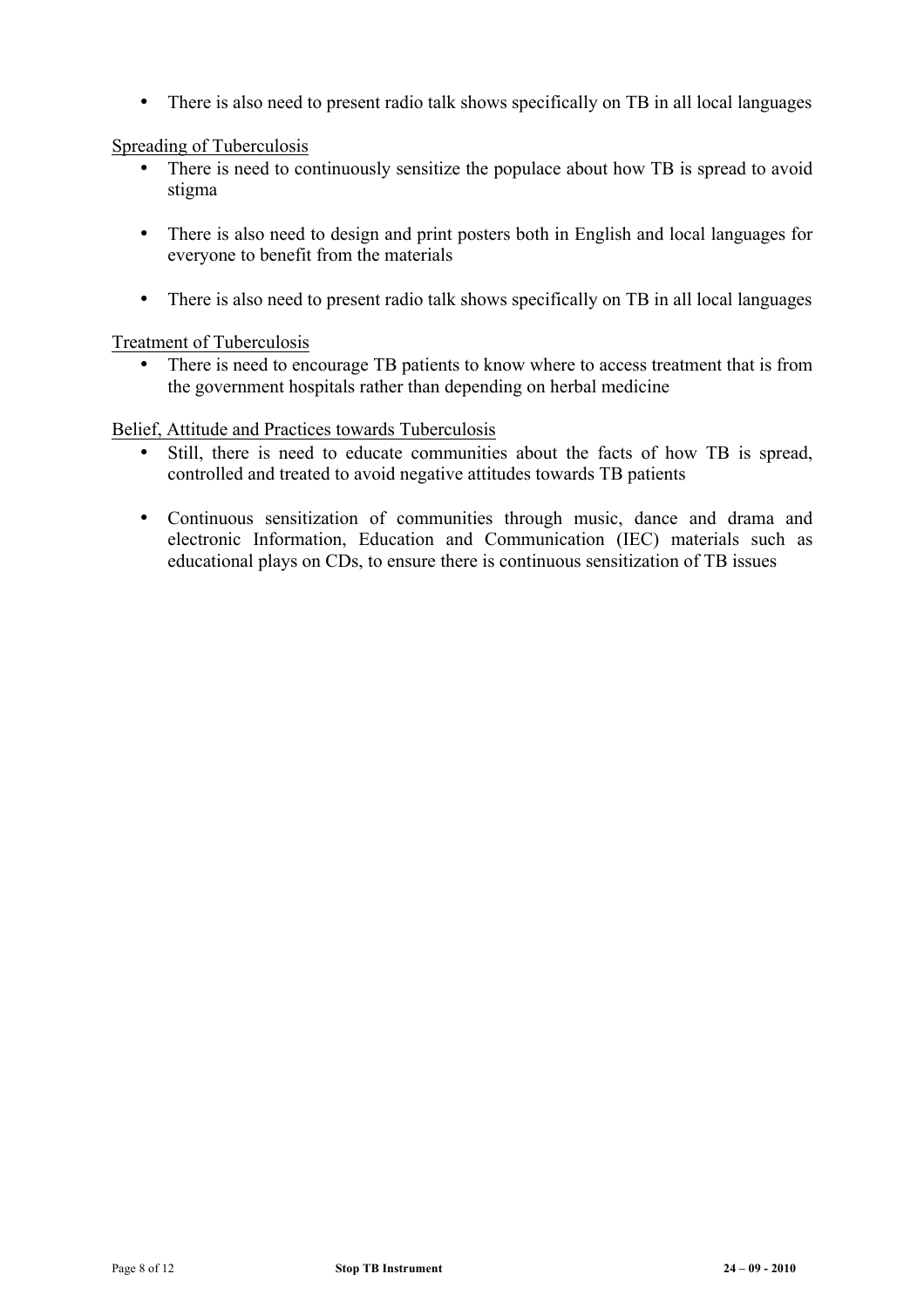

# **STOP TB BASELINE SURVEY**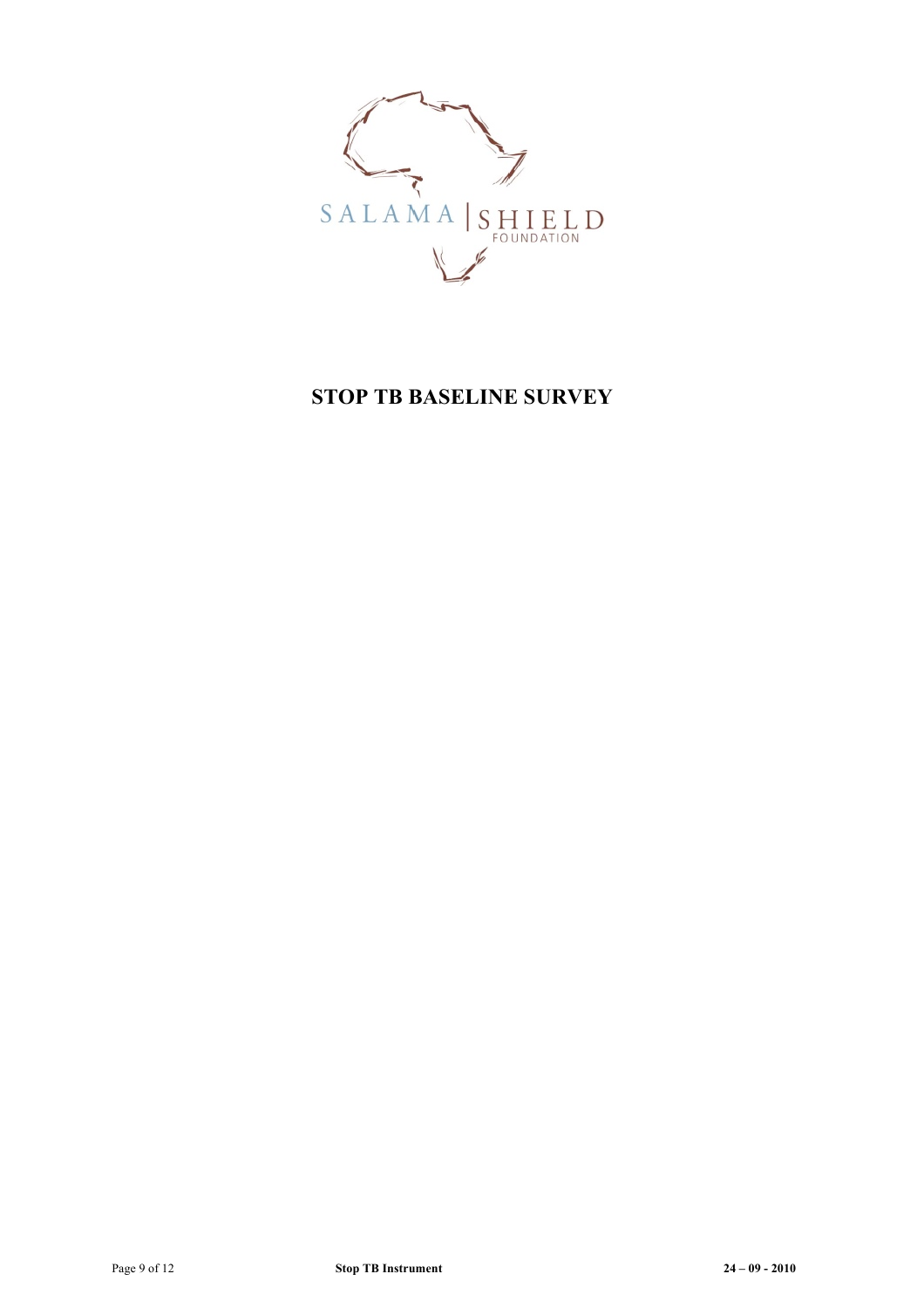|              | Date: $/$ / |          |  | $STB #:$ $\Box$   |
|--------------|-------------|----------|--|-------------------|
|              |             | dd mm yy |  |                   |
| Interviewer: |             |          |  | Interviewer Code: |

*We know these questions are sensitive and we want to assure you that your answers will be kept completely confidential—we will not share your personal information with anyone; no one will know what particular answers you gave. We ask that you be as honest as you can in answering these questions as it will help us to design better programs for young people in this community. If you feel very uncomfortable with any of these questions, you are free to refuse to answer them.*

## *Now I would like to ask you a few questions on your background.*

1.1 How old are you?

- 1.2 What is your sex? *Circle one* 1. Male 2. Female
- 1.3 Have you ever gone to school? *Circle on)* 1. Yes 2. No
- 1.4 What is the **highest level** of education you have **completed**? *Circle one.*
	- 1. Did not complete P 7
	- 2. Completed P7
	- 3. Completed "O" level
	- 4. Completed "A" level
	- 5. Completed Post Primary specialized training or Certificate
	- 6. Completed Post Secondary specialized training or diploma
	- 7. Completed University degree and above
	- 8. I am still schooling. I am in class
- 1.5 What is your **current** marital status? *Circle one*
- 1. Single 2. Married religious/civil/traditional
- 3. Co-habiting 4. Separated
- 5. Widowed *6*. Other
- $(specify)$
- 1.6 What is your **main** work/occupation? *Circle one* 1. In School/Training 2. None 3. Other *(Specify)*

## **The following questions ask about your knowledge of TB, HIV/AIDS prevention, treatment and care.**

*\_\_\_\_\_\_\_\_\_\_\_\_\_\_\_\_\_\_\_\_\_\_\_\_\_\_\_\_\_\_* \_\_\_\_\_\_\_\_\_\_\_\_\_\_\_\_\_\_\_\_\_\_\_\_\_\_\_\_\_\_\_\_\_\_\_\_\_\_\_\_\_\_

2.0 What do you understand by TB?

2.1 How does one contract TB?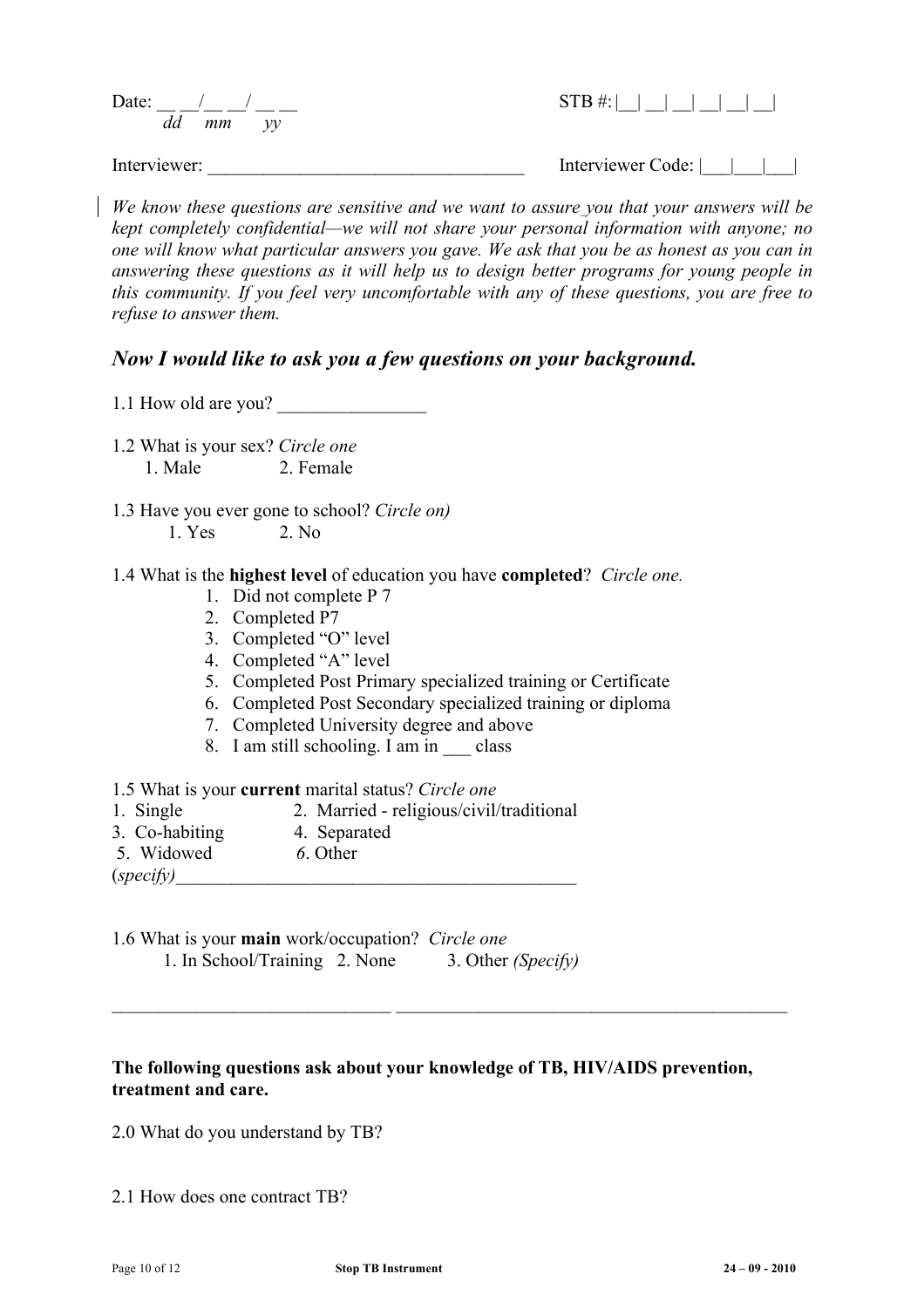2.2 Is there any treatment that cures TB? *Circle one* 1. Yes (Specify)  $2. No. 3. Don't know$ 

2.3 What are the signs of TB? (Tick appropriate answers)

- [ ] Continuous coughing
- [ ] Sweating at night
- [ ] On and off fever
- [ ] Loss of weight
- [ ] Constant cough with blood
- 2.4 In your understanding, is there any current drug treatment that can be used to control TB?  *Circle one*

1**.** Yes 2. No 3. Don't Know

(**If yes, please take some time to explain what your current understanding is***)*

 $\mathcal{L}_\mathcal{L} = \{ \mathcal{L}_\mathcal{L} = \{ \mathcal{L}_\mathcal{L} = \{ \mathcal{L}_\mathcal{L} = \{ \mathcal{L}_\mathcal{L} = \{ \mathcal{L}_\mathcal{L} = \{ \mathcal{L}_\mathcal{L} = \{ \mathcal{L}_\mathcal{L} = \{ \mathcal{L}_\mathcal{L} = \{ \mathcal{L}_\mathcal{L} = \{ \mathcal{L}_\mathcal{L} = \{ \mathcal{L}_\mathcal{L} = \{ \mathcal{L}_\mathcal{L} = \{ \mathcal{L}_\mathcal{L} = \{ \mathcal{L}_\mathcal{$ 

2.5 How can TB be prevented from spreading to other people? *Circle one*

**The following questions ask about your beliefs regarding AIDS and TB. Please tell me how each of the following statements describes how you see yourself and how you feel or think about others.** 

| virus? Circle one                                                                                         |                                                                 |  | 3.0 Is it difficult for a person to prevent him/herself from getting infected with the TB                                                                                                 |  |
|-----------------------------------------------------------------------------------------------------------|-----------------------------------------------------------------|--|-------------------------------------------------------------------------------------------------------------------------------------------------------------------------------------------|--|
|                                                                                                           | 1. Difficult 2. Not difficult 3. Don't Know 4. Already infected |  |                                                                                                                                                                                           |  |
|                                                                                                           | 1. Easy 2. Not easy 3. Don't Know 4. Already infected           |  | 3.1 Would it be easy for you to prevent yourself from catching the TB virus? Circle one<br>3.2 Do you believe that people who are careful with their lives can still get infected with TB |  |
| virus? Circle one                                                                                         |                                                                 |  |                                                                                                                                                                                           |  |
| 1. Yes                                                                                                    | 2. No                                                           |  |                                                                                                                                                                                           |  |
|                                                                                                           | If yes, why do you believe this is true?                        |  |                                                                                                                                                                                           |  |
| 3.3 Do you believe that there is anything a person can do to prevent catching the TB virus?<br>Circle one |                                                                 |  |                                                                                                                                                                                           |  |
| 1. Yes                                                                                                    | 2. No                                                           |  |                                                                                                                                                                                           |  |
| for<br>1. Yes<br>If yes, why yes?                                                                         | yourself, once you have the TB virus? Circle one<br>2. No       |  | 3.4 Do you believe that in terms of taking care of your body, there is something you can do                                                                                               |  |
| (Specify)                                                                                                 |                                                                 |  |                                                                                                                                                                                           |  |